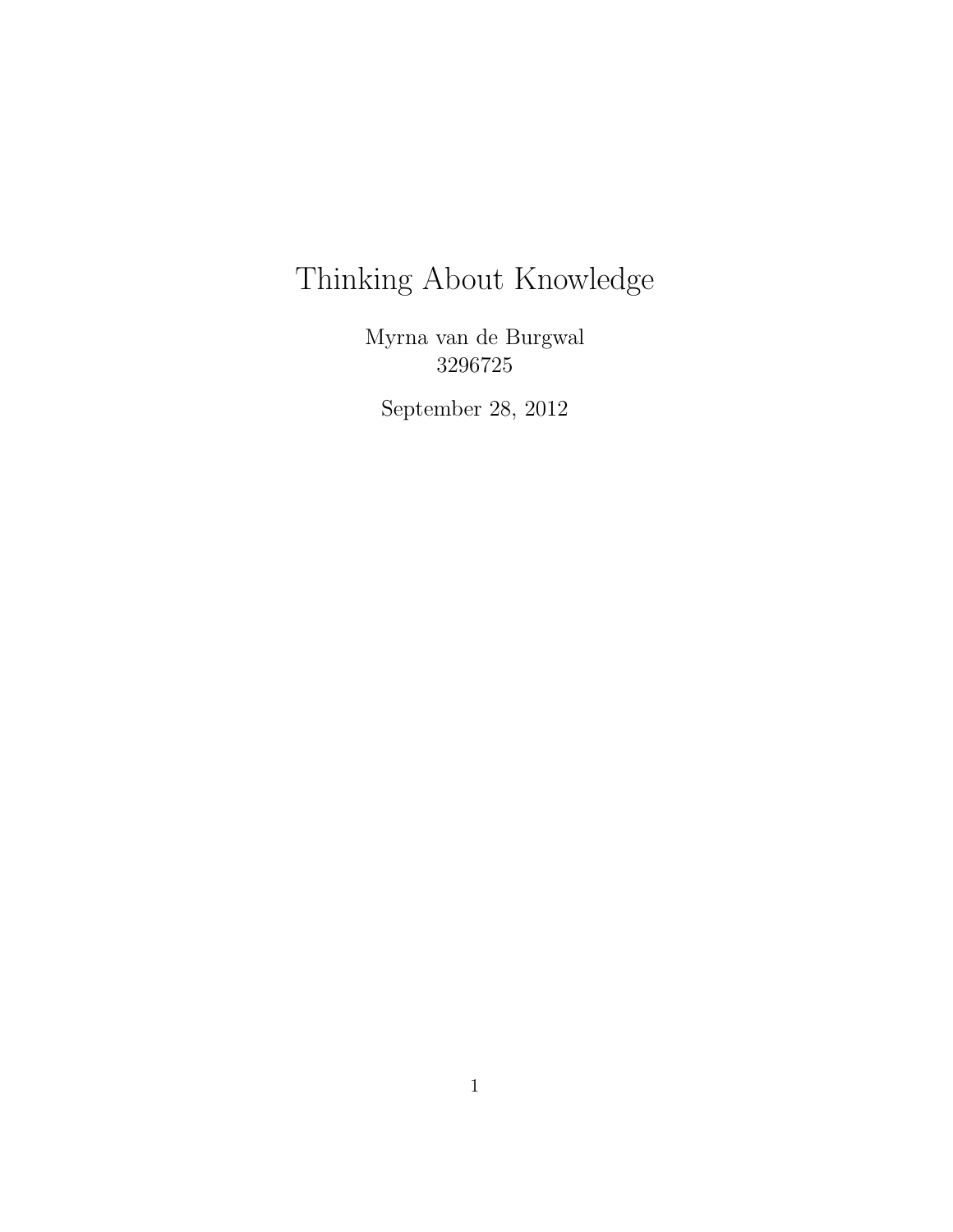#### Abstract

This thesis is about logics that are concerned with reasoning about knowledge. The acquisition of knowledge can be modelled. There are several systems to formalize reasoning about knowledge. Two systems that are used for epistemic logic are intuitionistic logic and the modal logic S4. Both logics will be discussed. The two differ a lot from each other, especially in the way that statements are considered to be true. But classical logic can be reduced to intuitionistic logic and intuitionistic logic can be reduced to the modal logic S4. This is done by the tranlations that were introduced by Gödel. One of these translations will be examined explicitly. The thesis assumes some familiarity with classical logic.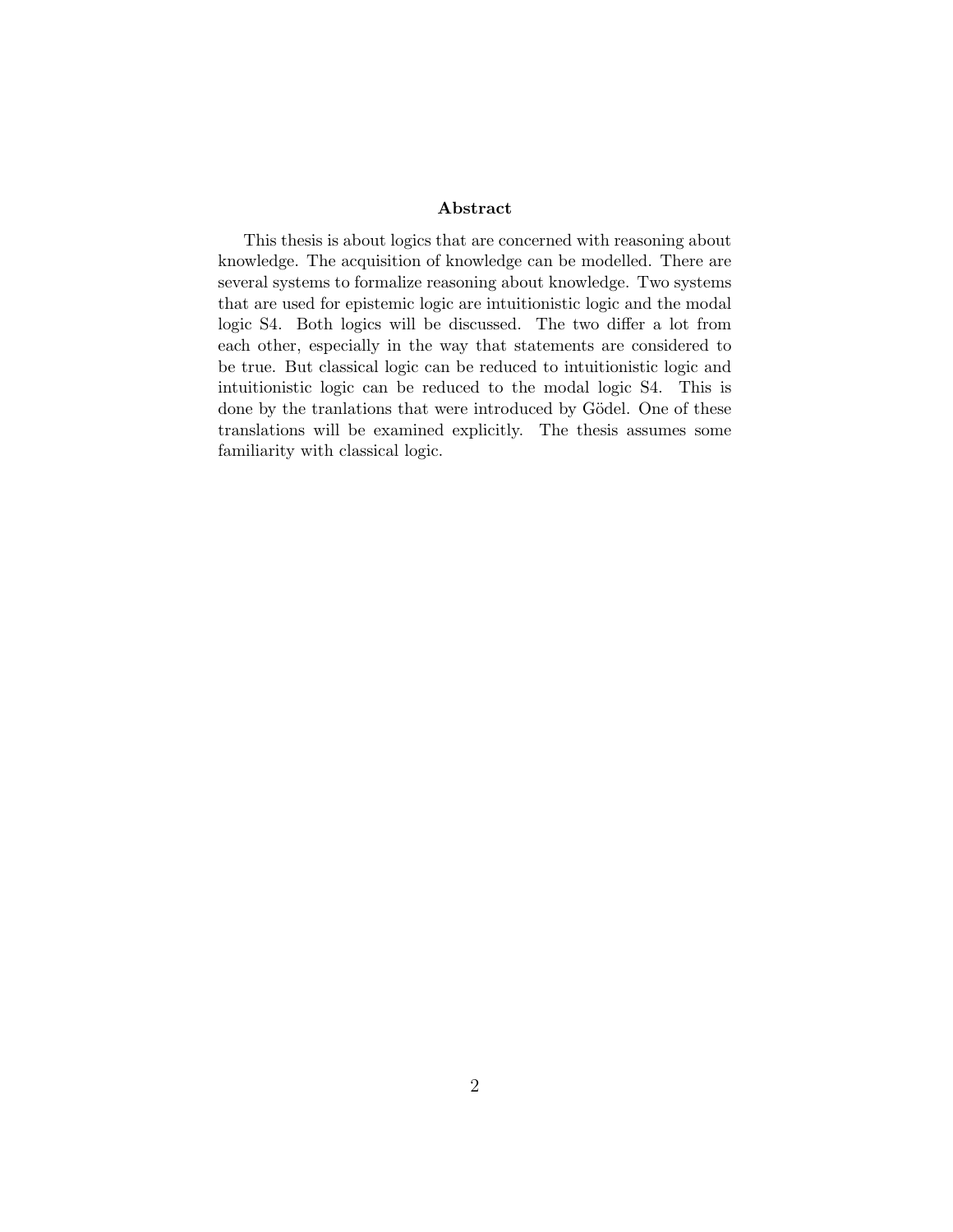## Contents

|                            | 1 Introduction                                                                        | $\boldsymbol{4}$ |
|----------------------------|---------------------------------------------------------------------------------------|------------------|
| $\overline{2}$             | Intuition istic logic                                                                 | 7                |
|                            | 2.1                                                                                   |                  |
|                            | Natural deduction $\ldots \ldots \ldots \ldots \ldots \ldots \ldots \ldots$<br>2.2    |                  |
|                            | 2.3                                                                                   | 11               |
| 3                          | System S4                                                                             | 14               |
|                            | 3.1                                                                                   | 14               |
|                            |                                                                                       |                  |
|                            | $3.3\,$                                                                               | 16               |
| $\boldsymbol{\mathcal{A}}$ | Gödel translation                                                                     | 18               |
|                            | 4.1                                                                                   |                  |
|                            | 4.2                                                                                   |                  |
|                            | From S4 to intuitionistic logic $\ldots \ldots \ldots \ldots \ldots \ldots 21$<br>4.3 |                  |
| $5^{\circ}$                | Evaluation                                                                            | 23               |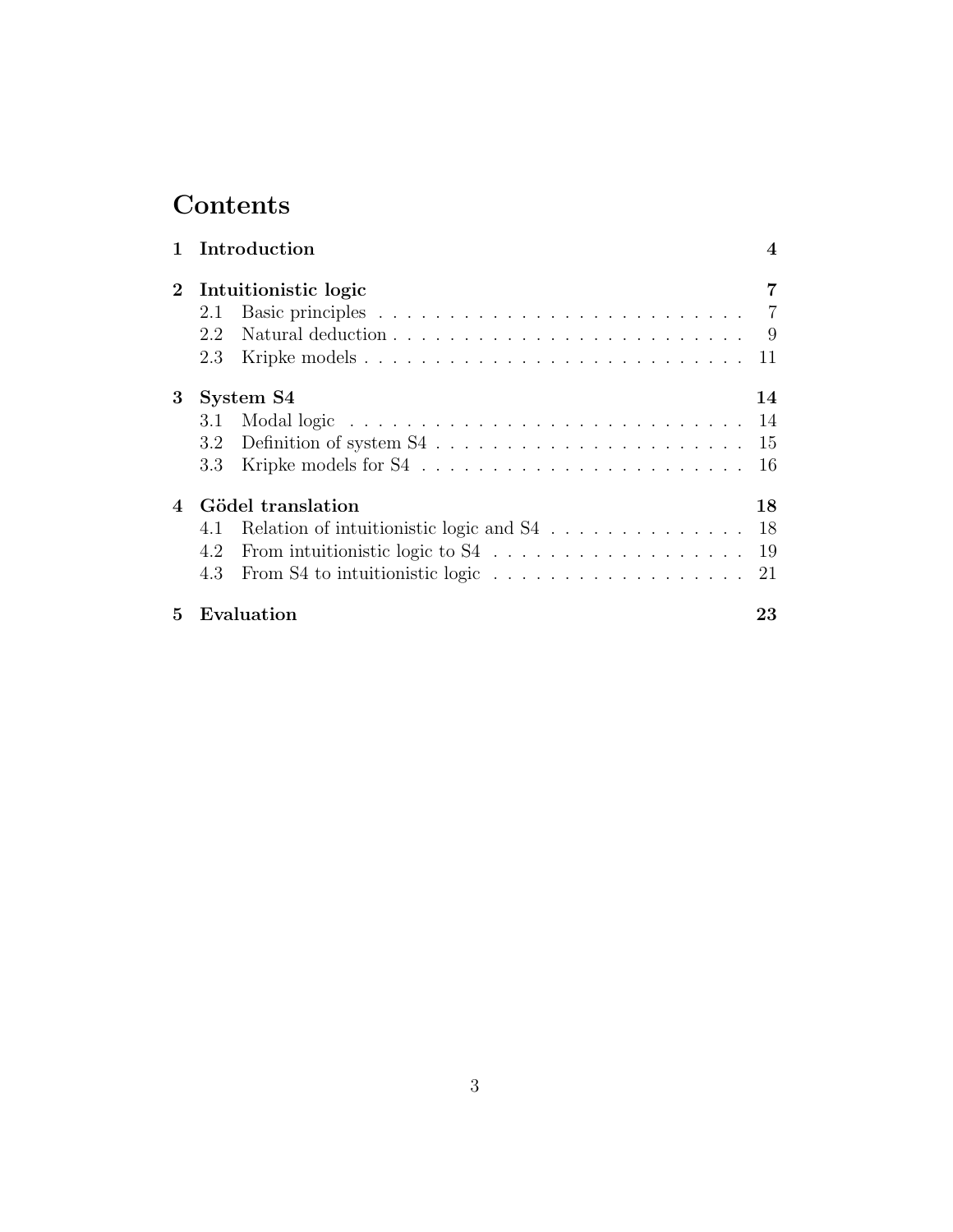## 1 Introduction

The logic of knowledge is called epistemic logic. Principles of reasoning about knolwedge can be formalized and these formal statements can then be verified. There are several kinds of logic that are useful to represent these statements. We will discuss some logics that are very different from each other.

An example of a logic that is used to prove statements about knowledge is intuitionistic logic. This logic was based on the ideas of intuitionism, which was founded by the Dutch mathematican and philosopher L.E.J. Brouwer round 1900, see [19]. Intuitionism is a philosophical approach to mathematics with the idea that mathematical truths are being created rather than being discovered. This approach is based on the intuitive reasoning of humans. The charactarization of intuitionism is that mathematical objects only exist if they can be constructed. Brouwer's ideas of intuitionism were still rather vague and therefore needed a formalization. In 1927 the Dutch Mathematical Association published a prize question to formalize the intuitionistic ideas. Brouwer's student A. Heyting then defined intuitionistic logic and was awarded the prize. In 1930 he also formalized the meaning of the logical operators in this logic. This logic is based on constructions of objects. This means that the validity of proofs are derived from constructions. Because of this intuitive view on truths, some assumptions of classical logic are being rejected. Hence intuitionistic logic had to be different from the classical one. As the truth of a mathematical statement can only be verified if it is intuitionistically true. If a statement is not constructed yet, it is neither true nor false. Therefore the law of excluded middle is not valid in intuitiontic logic and must be rejected. In this thesis we will not discuss predicate logic. Therefore "intuitionistic logic" should be read as intuitionistic propositional logic.

Another logic that is used for knowledge is S4. This is an example of modal logic, which contains different sorts of modalities, see [20]. It was first introduced in 1918 by C.I. Lewis and further developed by several other logicians among which S. Kripke in the 1960's. During these years various modal systems were created and improved. Modal logic is an extension of classical logic. It uses modal operators to express modalities, for example the modal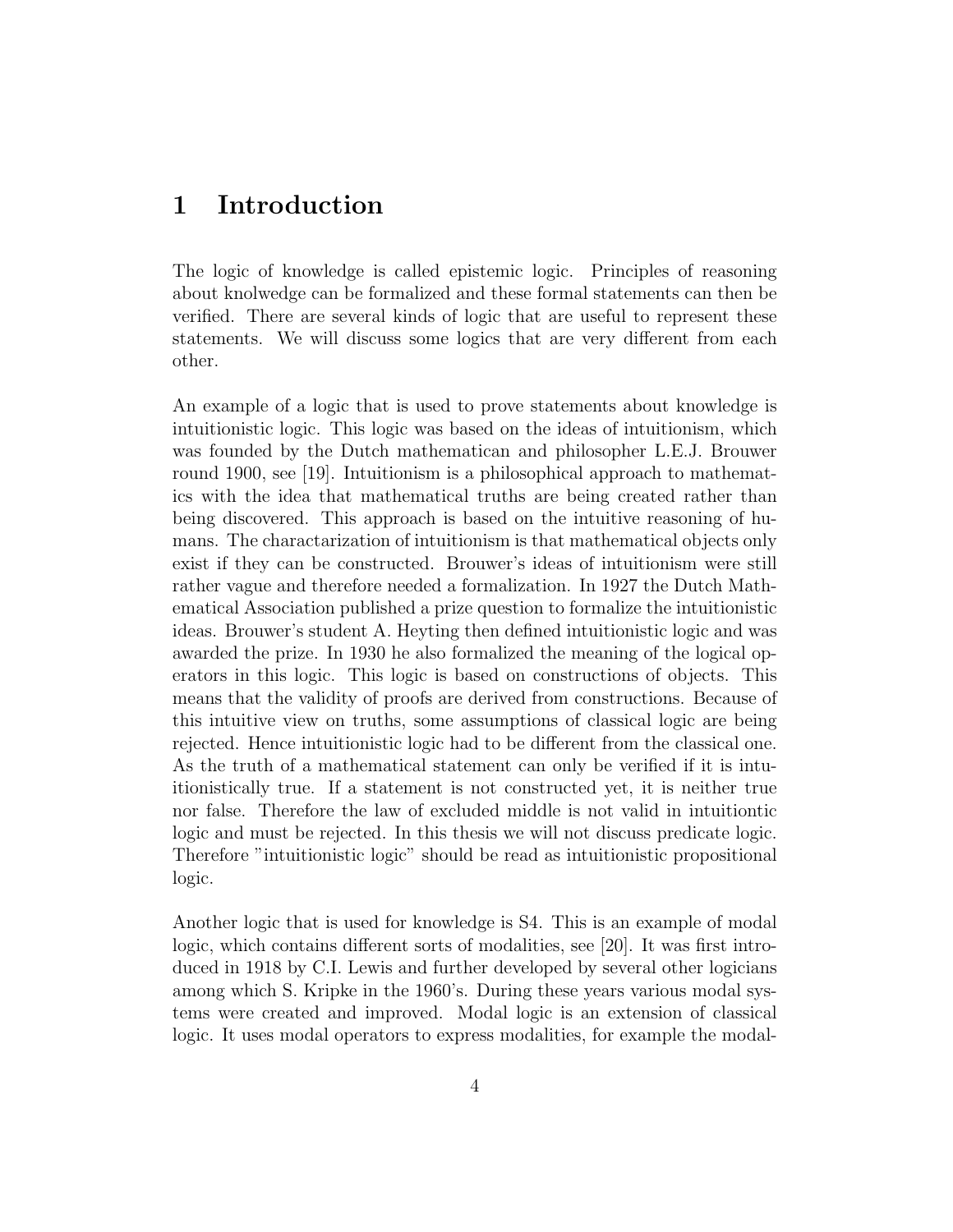ity of knowledge, epistemic logic. The semantics of modal logic consists of propositions including the modal operators. In epistemic logic they express both truth and knowledge. Lewis introduced the five different systems S1 up to S5. In 1943 Alban created S6 and in 1950 Halldén developed S7 and S8. All of them an extension of the former one. S4 is a type of modal logic that is very useful for reasoning about knowledge. It has some particular rules that contain the modal operators. This way statements about truth knowledge can be derived from other statements about truth and knowledge.

Even if intuitionistic logic and S4 contain very different rules, the two logic share a correspondence, as will be shown in this thesis. Intuitionistic logic is embeddable into classical modal logic by means of the Gödel translation, created by K. Gödel. This translation is possible, because the modal language is sufficiently rich. Gödel noticed the resemblance of the semantics that were used for the logics. He also realized how statements of intuitionistic logic can be interpreted as statements of S4. By means of the Gödel translation statements in intuitionistic logic can be converted into statements with classical connectives.

The research on different epistemic logics is very relevant for the study of artificial intelligence. This topic was first studied for philosophical purpose, but since the 1980's epistemic logic has been studied by computer scientists too. Thinking about the way human reason about knowledge is a requisite for understanding human intelligence, as this enables us acting and thinking. Therefore research on knowledge is necessary for developing a simulation on a computer, because this way we can reason about the knowledge of agents. To build a computer simulation of a human being (i.e. an agent or robot), the builder might want to add some knowledge in the form of data to the robot. The robot must be able to think about the truth of different statements. But he also has to evaluate the knowledge it has acquired. This thinking must be based on formal definition, rather than intuitive ideas. Therefore epistemic logic is very useful for the building of robots and agents and therefore an interesting topic in artificial intelligence, see, [9].

Thus intuitionistic logic and S4 are two very different logics and both will be discussed intensively. This paper is organized as follows. In Section 2 we will go through the concepts of intuitionistic logic and we will present a proof system, called natural deduction. This system is used for classical logic, but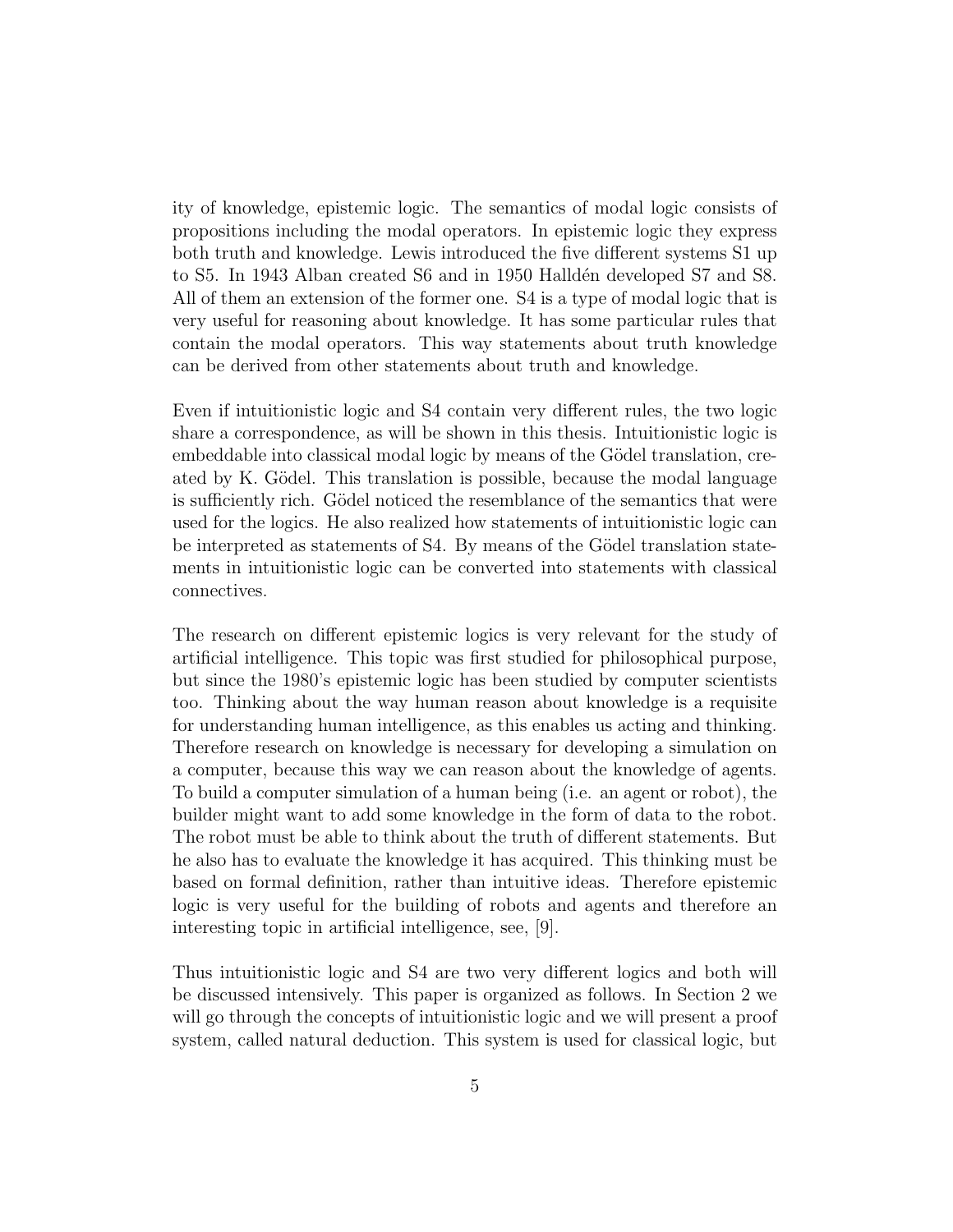it suits even better for intuitionistic logic. Also Kripke models that form a consistent and complete semantics for intuitionistic logic are presented. Section 3 contains an introduction to modal logic and a description of S4. Kripke models for S4 are clarified and the differences between these models for S4 and intuitionistic logic are shown. In Section 4 both logics will be compared and it will be demonstrated how intuitionistic logic can be interpreted in S4. In Section 5 we evaluate the Gödel translation and discuss the importance of it. The translation has consequences for both philosophers and mathematicians. We will review if the translation is only interesting in a philosophical way or also for a technical purpose. In this paper we will use the letters  $\phi$ ,  $\psi$  and  $\chi$  for formulae, whereas the letters p and q range over propositional variables.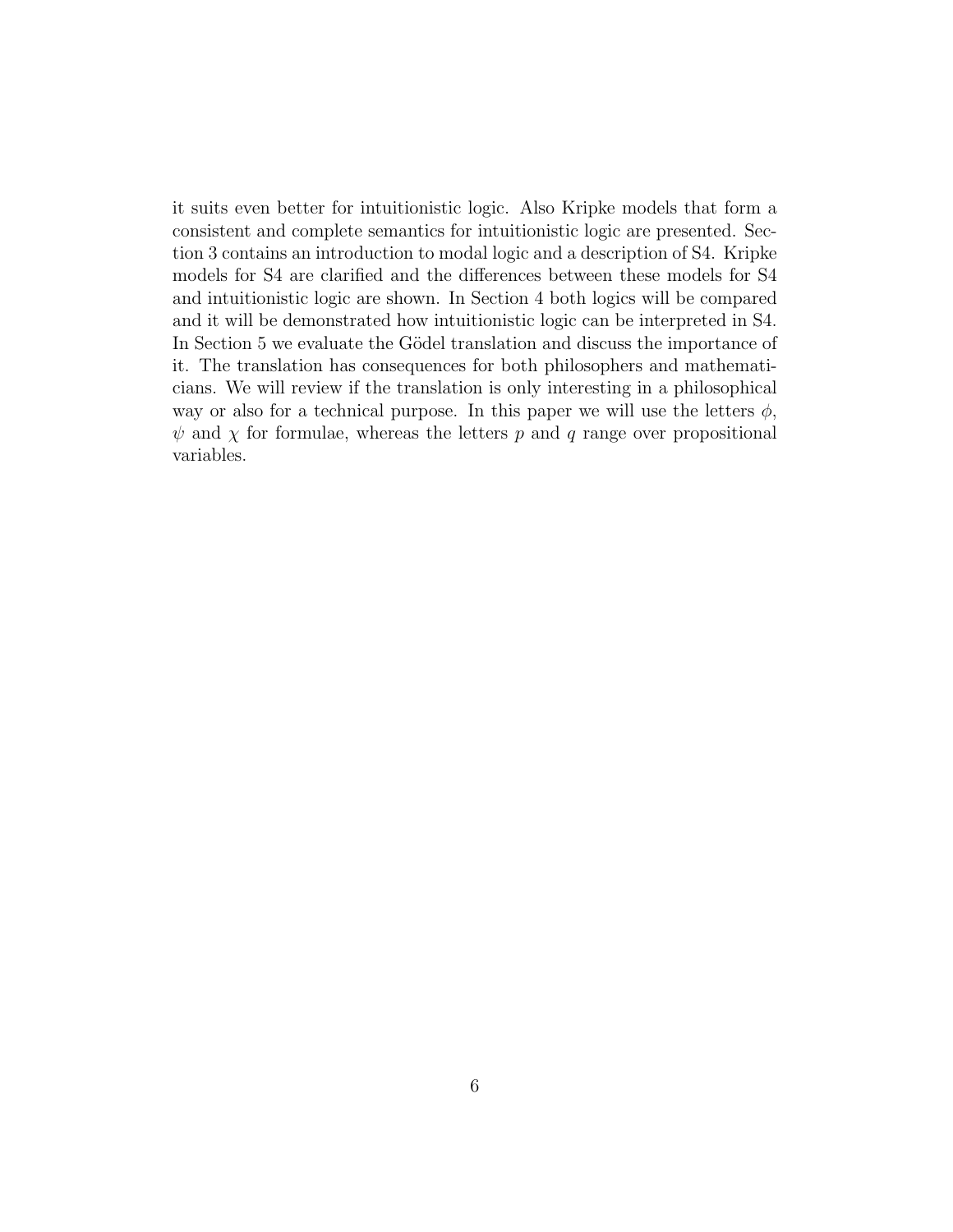## 2 Intuitionistic logic

#### 2.1 Basic principles

Intuitionistic logic is the logic that is used for intuitionism, which is an approach to mathematics. The idea of this approach is that mathematical objects only exist when they have been constructed. In intuitionism mathematical objects only exist if they can be constructed in the future. It is based on the human experience of knowledge that is obtained over time. Information is obtained over time and this knowledge will not be lost.

Intuitionistic logic differs from classical logic in its interpretation of what it is for statements to be true. In classical logic statements are either true or false, even if it has not been proved yet. In intuitionistic logic this is not the case. The truth of a statement is constructive. It is based on a proof. Therefore, aside from being true or false, statements can also be undecided. There is a lack of proof for its truth.

Intuitionistic logic uses the same connectives as classical logic:

- negation:  $\neg$
- conjunction: ∧
- disjunction: ∨
- implication:  $\rightarrow$
- equivalence:  $\leftrightarrow$

Thus an atom is considered true if we have a proof for it. Below here is a list of the logical connectives that shows how proofs of composite statements can be constructed from proofs of there parts.

- $p \wedge q$ : p is proved and q is proved
- $p \vee q$ : p is proved or q is proved
- $p \rightarrow q$ : a construction is provided that converts every possible proof of p into a proof of q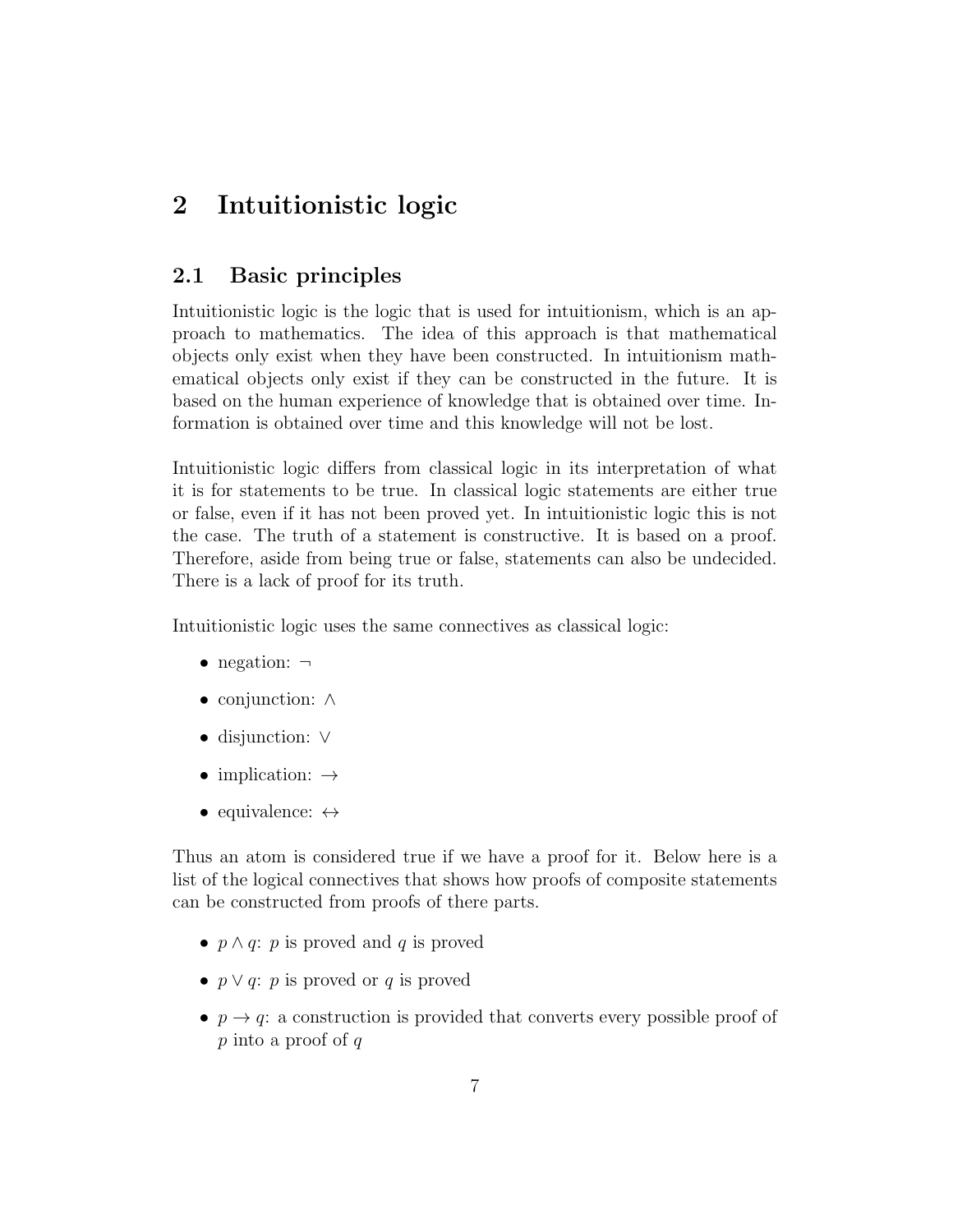•  $\neg p$ : this can be converted into  $p \to \bot$ . This means: every possible proof of p results into a proof of a contradiction

All formulas that are provable in intuitionistic logic are also provable in classical logic. But intuitionistic logic is a restriction of classical logic. One of the main principles that are not valid in intuitionistic logic is the law of excluded middle. After all, if a statement has not been constructed yet, it is neither true nor false. This results into many other principle that are valid in classical logic, but not in intuitionistic logic, for example double elimination principle, which will be further explained later.

The disjunction property is that if  $\phi \vee \psi$  is derivable, then  $\phi$  is derivable or  $\psi$  is derivable. But in intuitionistic logic a statement can only be true if it is there is a proof that it is true. If a statement cannot be proved, the complement cannot automatically be inferred. In classical logic the axiom  $p \vee \neg p$ is a tautology, but the axiom is not valid in intuitionistic logic. Another axiom that intuitionistic logic does not inherit from classical logic is double negation elimination principle:  $\neg\neg p \rightarrow p$ . The reason why this axiom is not valid is because if a state makes  $\neg\neg p$  true, it is simply because  $\neg p$  cannot be proved. But that does not imply that p can be constructed. So p does not have to be valid in this state. Therefore  $\neg\neg p \rightarrow p$  is not a valid axiom in intuitionistic logic. On the other hand,  $p \to \neg \neg p$  is a valid axiom. This is because as soon as p is proved in some state,  $\neg p$  cannot be proved anymore, so  $\neg\neg p$  is valid too. The fact that the law of the excluded middle and the double elimination principle are not valid in intuitionistic logic, implies that several other axioms are not valid either.

An example for this is De Morgan laws. These laws convert propositions that include a disjunction into propositions that include a conjunction and vice versa:  $\neg(p \land q) \leftrightarrow (\neg p \lor \neg q)$  and  $\neg(p \lor q) \leftrightarrow (\neg p \land \neg q)$ . One of these four implications is invalid in intuitionistic logic:  $\neg(p \land q) \rightarrow (\neg p \lor \neg q)$ .

Peirce's law can be thought of the law of excluded middle in a different form. This proposition is also not valid in intuitionistic logic. Peirce's law is as follows:  $((p \rightarrow q) \rightarrow p) \rightarrow p$ . The constructive invalidity of these propositions will be proved later.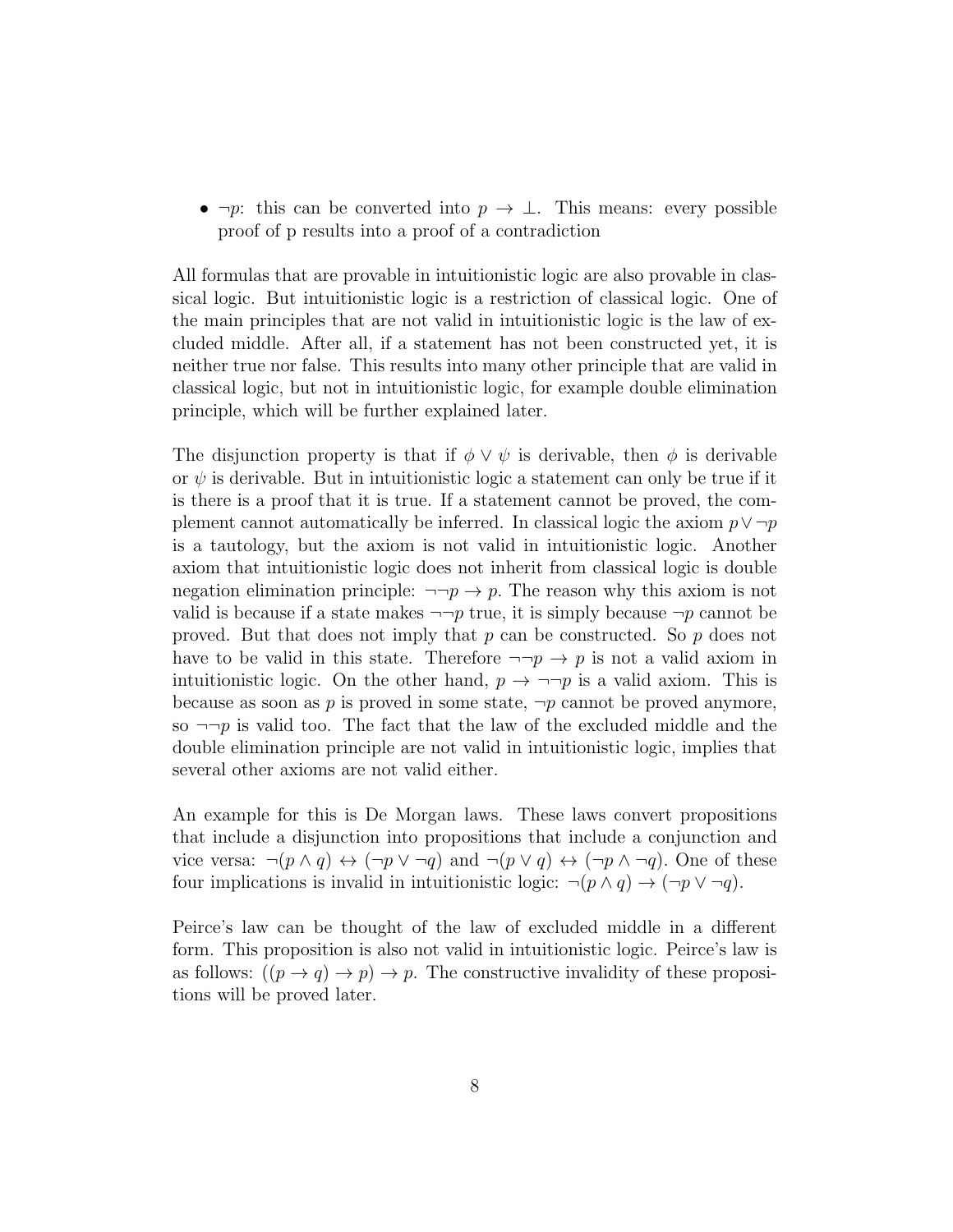#### 2.2 Natural deduction

A useful way to prove propositions in classical logic is using truth tables. These tables consist of all possible combinations of assignments of truth values to the atoms. For every single valuation it can be decided if the formula holds. If the formula holds for all valuations, the formula is valid. If it holds for at least one valuation, the formula is satisfiable. In classical logic atoms have only two possible truth values: true and false. In intuitionistic logic there can not be given any finite truth tables, because there is no excluded middle. Therefore truth tables is not a valid system to decide the satisfiability or validity of propositions.

Another system that is used to verify statements in classical logic is natural deduction. This proof system was introduced by Gentzen in 1935. The idea is that conclusions are derived from assumptions. This system is based on the natural form of reasoning. It contains introduction and elimination rules for the connectives: conjunction, disjunction and implication. The introduction rules indicate how is verified that the proposition with one of the connectives is true. The elimination rules tell what statements can be derived from the truth of the propositions with one of the connectives. One starts with several premises that are assumed to be true. From these statements other statements are derived, using the introduction and elimination rules. Eventually one will come to the conclusion.

These are the introduction rules  $(I)$  and the elimination rules  $(E)$  of natural deduction:

- $\wedge I$ : If  $\phi$  is true and  $\psi$  is true, then  $\phi \wedge \psi$  is true
- $\wedge E$ : If  $\phi \wedge \psi$  is true, then  $\phi$  is true and  $\psi$  is true
- $\vee I$ : If  $\phi$  is true or  $\psi$ , then  $\phi \vee \psi$  is true
- $\vee E$ : If  $\phi \vee \psi$  is true and  $\chi$  can be derived from  $\phi$  and from  $\psi$ , then  $\chi$ is true
- $\rightarrow I$ : If  $\phi \rightarrow \psi$  is true and  $\phi$  is true, then  $\psi$  is true
- $\rightarrow E$ : If  $\psi$  is verified from  $\phi$ , then  $\phi \rightarrow \psi$  is true
- $\neg I$ : If  $\phi$  leads to  $\bot$ , then  $\neg \phi$  is true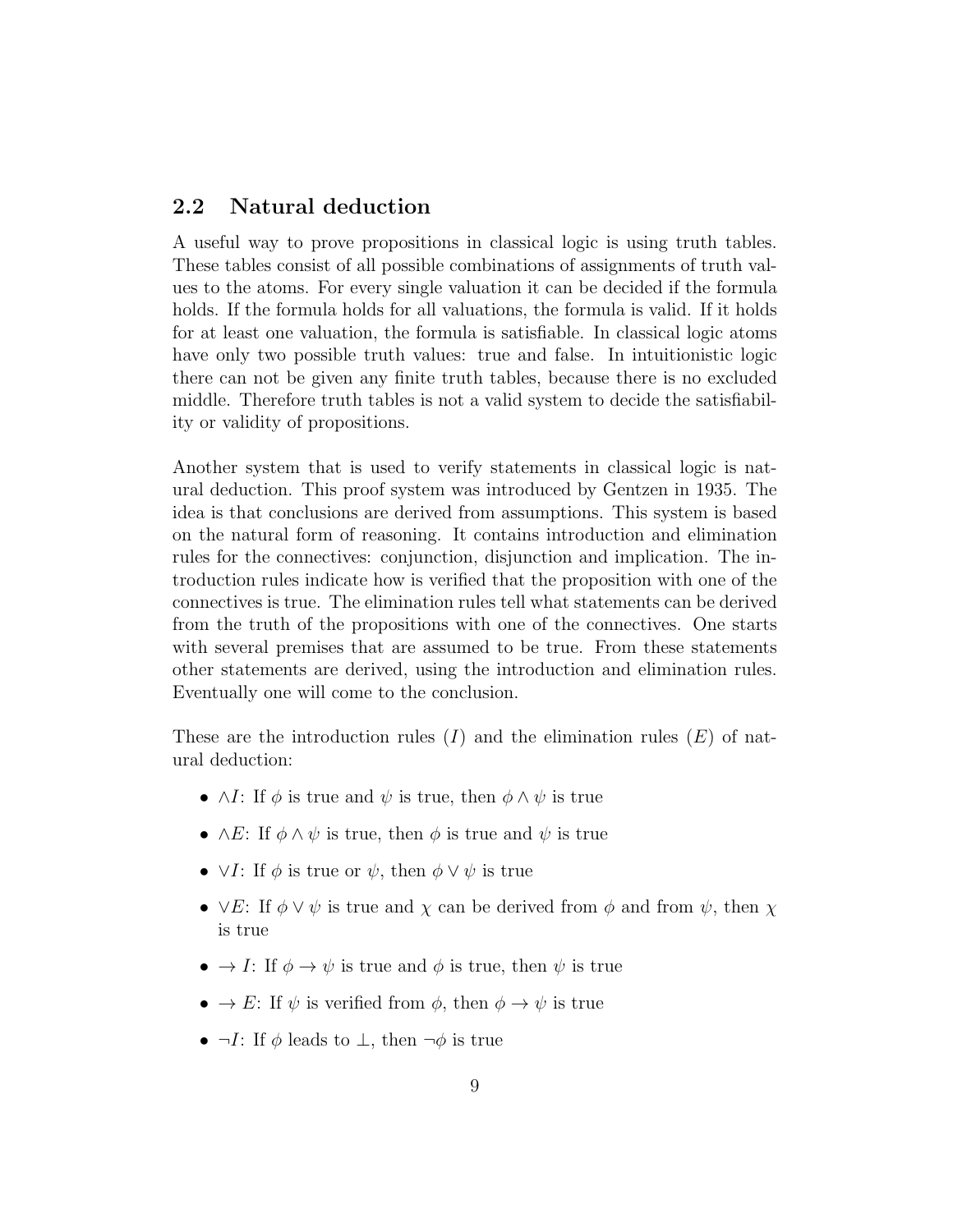- $\neg E$ : If  $\phi$  is true and  $\neg \phi$  is true,  $\bot$  is true
- $\perp E$ : If  $\perp$  is true, then any proposition  $\chi$  can be derived

Natural deduction is also a good system for intuitionistic logic. Only the rules that are allowed to derive new statements are slightly different from the rules in classical logic. All the rules that are enumerated above are valid in intuitionistic logic. But classical logic contains an extra rule that is not valid in intuitionistic logic: reduction to the absurd. This rule encompasses that if  $\phi$  implies  $\perp$ ,  $\neg \phi$  is derived. This rule can not be inherited from classical logic when using the natural deduction system in intuitionistic logic.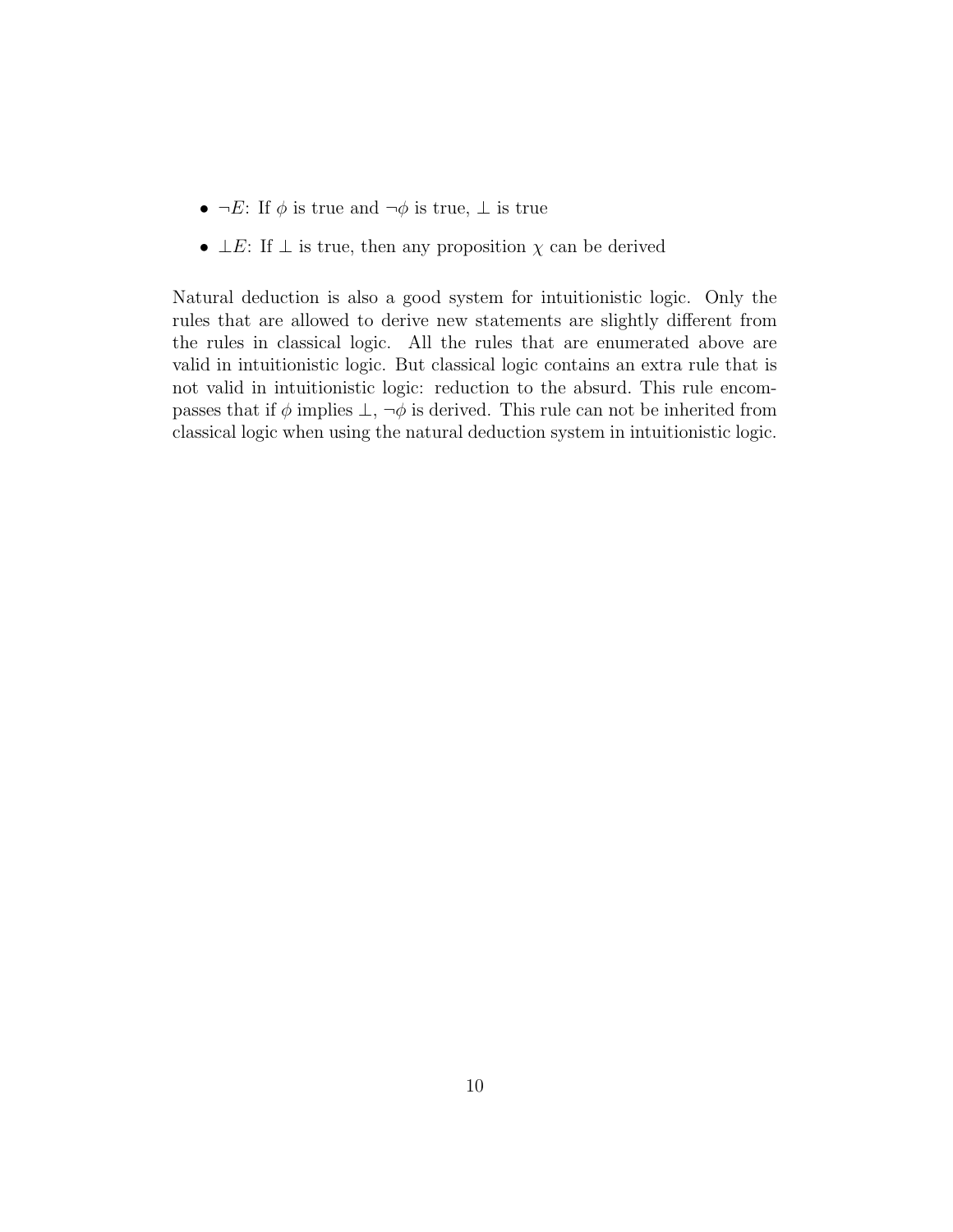#### 2.3 Kripke models

The semantics that are used for intuitionistic logic is convenient and simple. You may think of a mathematician who extends his knowledge in nondeterministic time. He has a set of objects that he has constructed. At any moment he can choose to stop or to continue creating new objects. The mathematican also has a set of statements about the objects. In every stage he observes his knowledge about the objects and adjusts his set of statements. His current statements are all considered true at the moment. When going to a next moment he can choose from various stages. These stages are the possible worlds.

As stated before, natural deduction is a useful system for proving the validity of a formula. To prove the invalidity of a formula, Kripke semantics is very helpful. This was introduced by Saul Kripke in the late 1950s and the early 1960s, see [18]. The Kripke models were first considered for modal logic, but later also used for intuitionistic logic.

When one wants to prove that a formula is invalid, a counter model can be created. This model is called a Kripke model. The model consists of stages that represent the possible worlds. One of these is stages, the root, encompasses the current situation. The stage has a set of objects that have been constructed so far. And it includes a set of statements about these objects that are recognised as true at that moment. So the first stage represents the present with all the knowledge that is obtained so far.

There are other stages that show what can happen in the future. The stages are connected by branches. These branches can be seen as various choices for objects that can be constructed. The obtained knowledge is represented by atoms. All worlds in the model are accessible from the root via the branches. The atoms in the worlds show what can be proved in the future. The idealization of this semantics is that the amount of information will never decrease. Knowledge can be obtained, but cannot be lost.

Kripke models are very helpful to see whether statements of intuitionistic logic are valid or invalid. A model that shows a contradiction for a statement, is a counter model for this statement.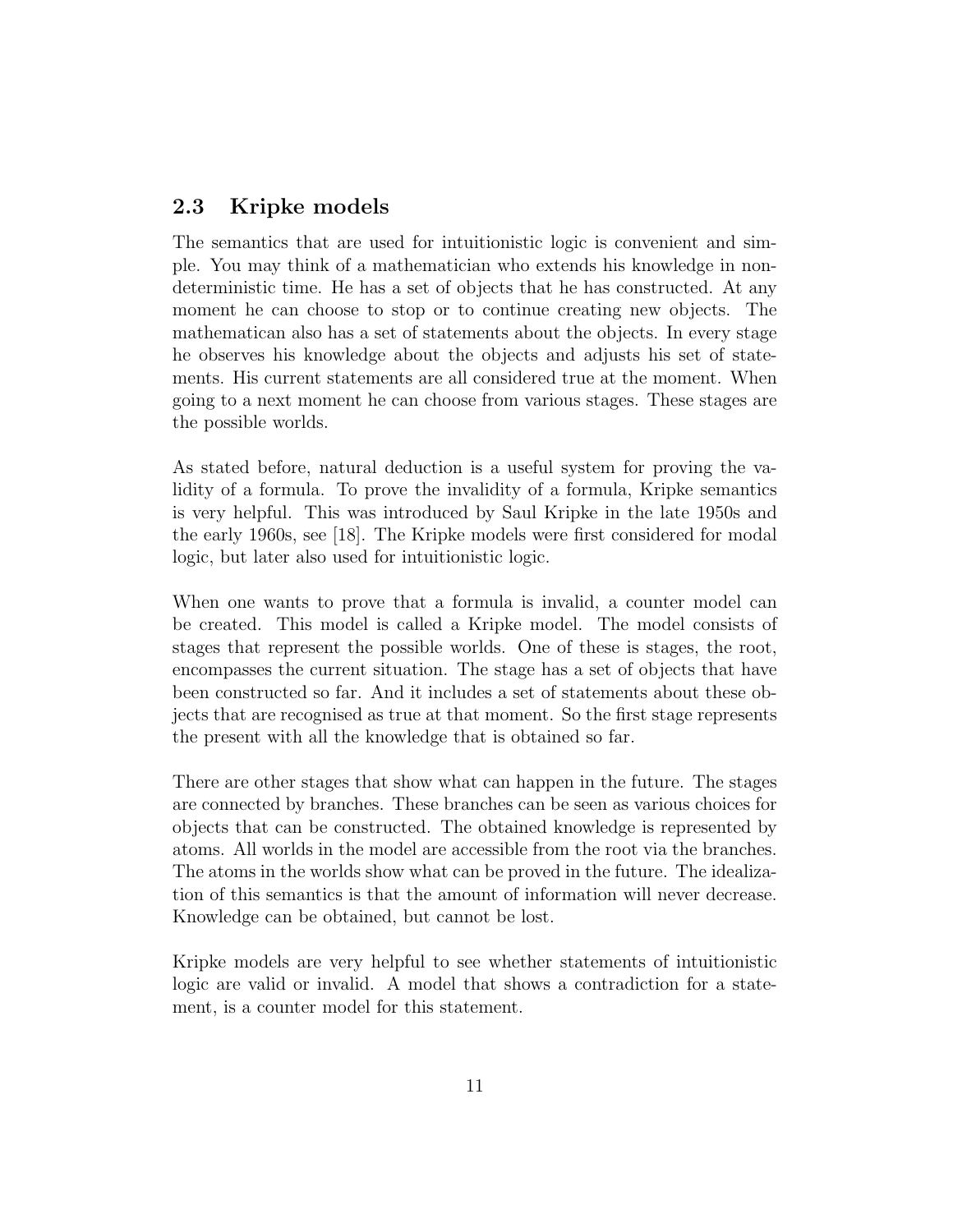A Kripke model is a triple  $\langle K, \leq, V \rangle$  where:

- $K$  is a set of worlds
- $\leq$  is a partial ordered relation on K
- *V* is a function on worlds that takes a set of atoms that are known in these worlds, where  $V(k)$  stands for the set of atoms

These worlds assign truth values to statements. If  $p$  is true in node k we write:  $k \Vdash p$ . This denotes k forces p. In every world new statements can be proved true.  $\leq$  can be seen as an accessibility relation between the elements of K and tells what worlds can be reached from a particular world. The model is a structure of worlds with a certain hierarchy. So  $k \leq \ell$  means that the world  $\ell$  is accessible from the world k. And  $\ell$  inherits all the formulas that are valid in k. So the relation  $\leq$  implies what formulas are inherited in the several worlds. The atoms are persistent, which means that if  $k \leq \ell$ then  $V(k) \subseteq V(\ell)$ . The relation is reflexive, transitive and antisymmetric. It is partially ordered, instead of linearly ordered, as worlds can have more than one accessible world and can also end any time. We say that  $\ell$  is the immediate successor of k if  $k \leq \ell$  and there is no world m for which  $k \leq m$ and  $m \leq \ell$ . With other words, m is not in between the worlds k and  $\ell$ . We use the notation  $k \Vdash \phi$  when  $\phi$  is valid in every model of K.

These rules are valid in intuitionistic logic: For all  $k$  in  $K$ :

- $k \Vdash p$  iff  $p \in V(k)$
- $k \Vdash \phi \land \psi$  iff  $k \Vdash \phi$  and  $k \Vdash \psi$
- $k \Vdash \phi \vee \psi$  iff  $k \Vdash \phi$  or  $k \Vdash \psi$
- $k \Vdash \phi \rightarrow \psi$  iff for all  $\ell$  such that  $k \leq \ell$ , if  $\ell \Vdash \phi$  then  $\ell \Vdash \psi$
- $k \Vdash \bot$  never occurs

One can show that if a statement has been established in  $k \in K$ , then for all  $\ell \in K$  where  $k \leq \ell$ , that statement will be true in  $\ell$ . This theorem means that the accessible states contain knowledge that is possible in the future and the knowledge that is obtained in previous states.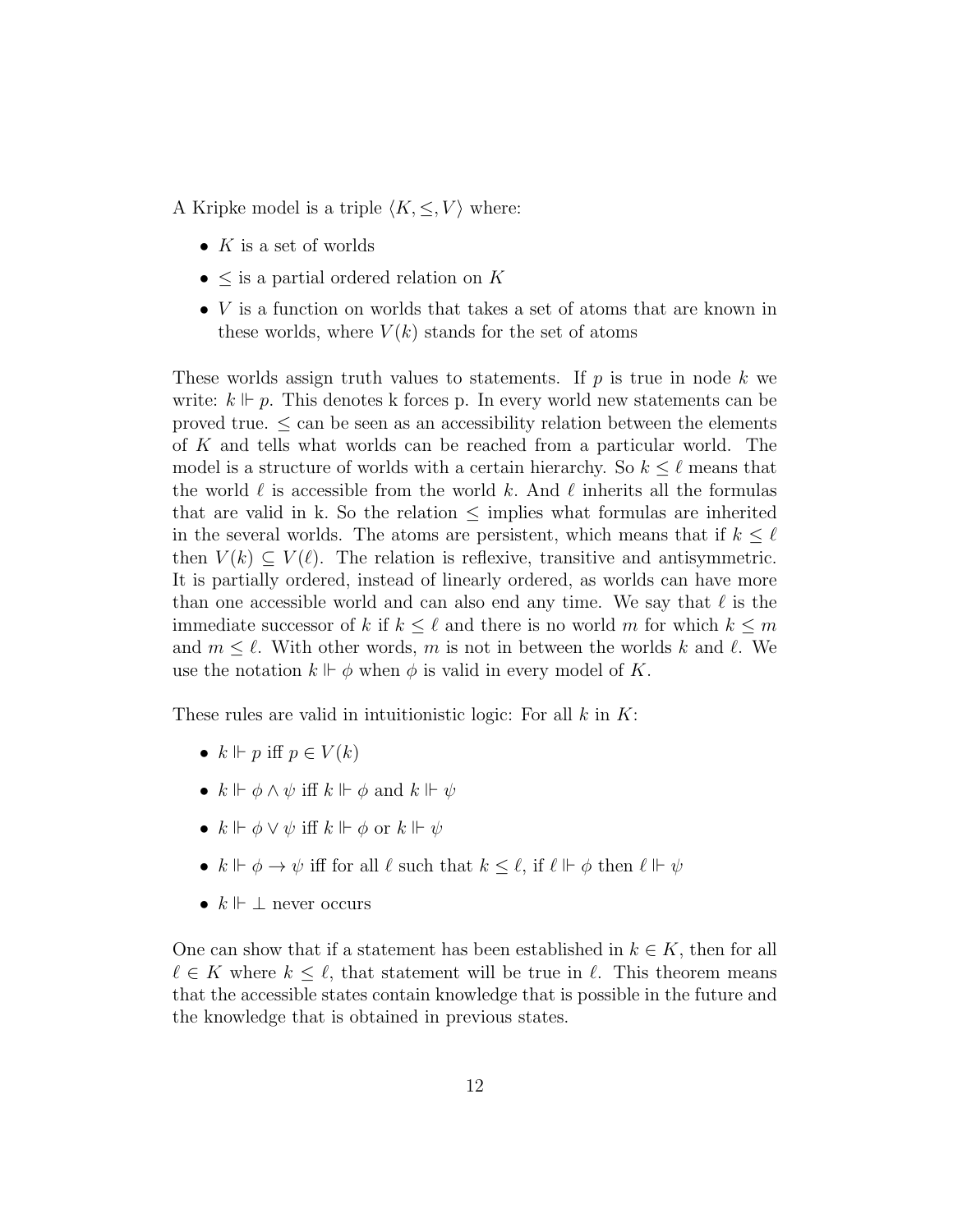Below is an example of a Kripke model. The world 0 is the root. World 1 is directly accessible from 0. In 1 the atom  $p$  is true. This model is a counter model for the formula  $p \vee \neg p$ . In world 0 neither p nor  $\neg p$  is proved. Then  $p \vee \neg p$  is not always true and therefore this formula is not a tautology in intuitionistic logic.

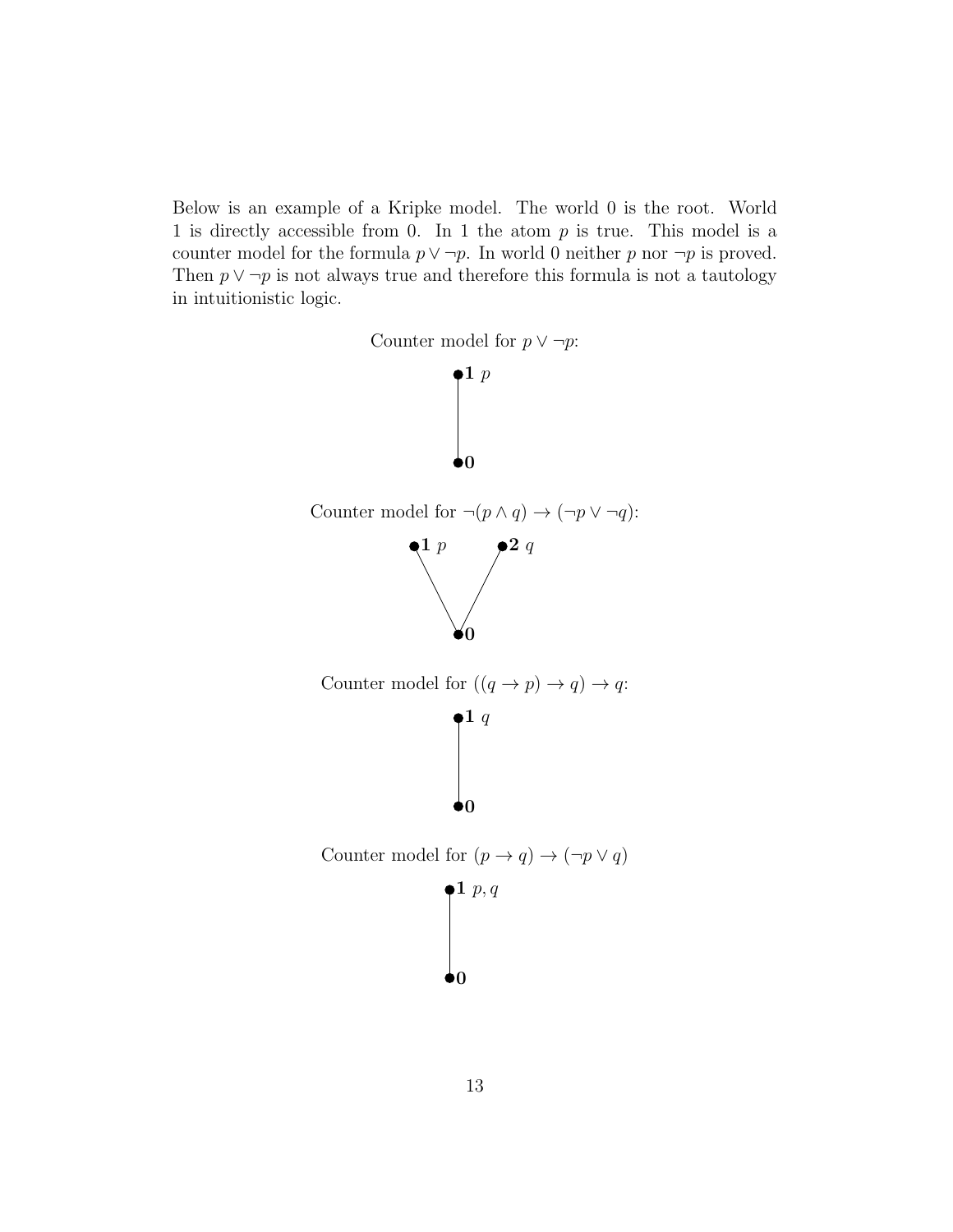## 3 System S4

#### 3.1 Modal logic

Modal logic is an extension of classical logic that uses modal operators. These operators express the modality of statements. They qualify the truths of judgements. The modalities are necessity (using the box operator:  $\Box$ ) and possibility (using the diamond operator:  $\diamond$ ). For example the proposition "it is necessary that  $p$ " implies the proposition "it is possible that  $p$ ", but not vice versa.

 $\Box p$  means: p is necessarily true  $\diamond p$  means: p is possibly true  $\diamond$  is equivalent to  $\neg \Box \neg$ , because 'possibly true' means 'not necessarily not true'.

The concenption of modal logic lead to a whole new set of judgements about what statements implied others. If  $p$  and  $q$  are necessarily true, then the proposition  $p \wedge q$  is necessarily true and vice versa. And if p or q is necessarily true, then  $p \vee q$  is necessarily true. But the reverse is not valid. Another example for a consequence is: If  $p \to q$  is necessary, then if p is possible, so is  $q$ . An important rule in modal logic is the Necessitation rule, which says that if  $\phi$  is a theorem in the logic, then so is  $\Box \phi$ . This means that if a statement is a tautology, say  $p \vee \neg p$ , this statement is necessarily true. This implies that  $\square(p \vee \neg p)$  is also valid.

An example of modal logic is epistemic logic. This logic uses the modality operators to indicate the knowledge of statements. The box operator expresses the knowledge of a proposition. As the diamond is equal to the negation of the box before the negation of a statement, the diamond expresses that it is not known that the statement is not true.

 $\Box p$  means: p is known.  $\Diamond p$  means: not p is not known to be true.

Thus  $\Diamond p$  means that p is compatible with the present state of obtained knowledge. When modal logic is used for reasoning about knowledge, the set of rules in this logic depend on our intuitionistic ideas of obtaining knowledge.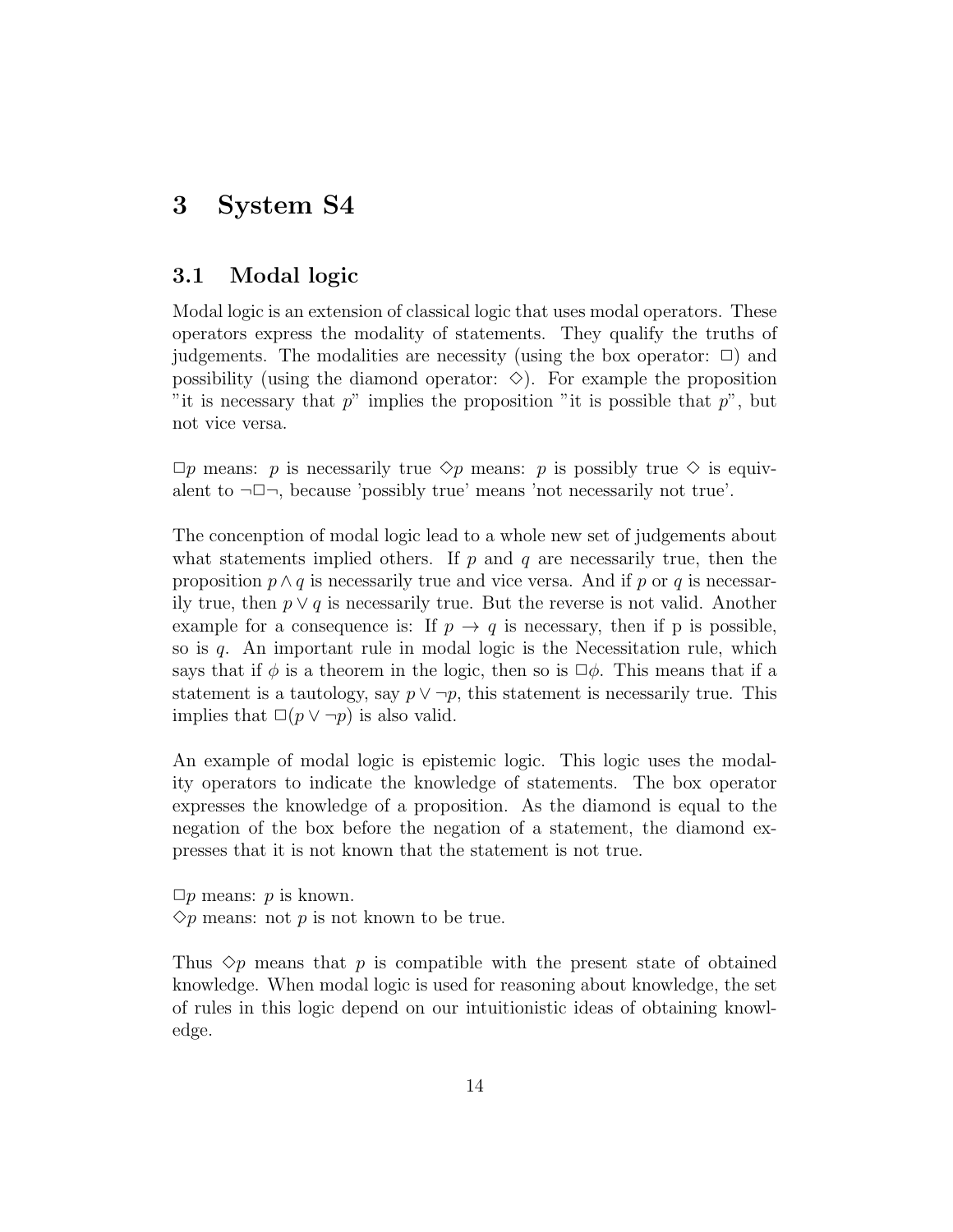#### 3.2 Definition of system S4

There are several systems in modal logic. One of these is called S4 and is often used to verify statements in epistemic logic. S4 inherits all the rules of classical logic and includes several other rules. The logic also contains the Necessitation rule. If some statement is a tautology, one will know this statement:  $\vdash (p \lor \neg p) \Rightarrow \vdash \Box (p \lor \neg p)$ . This means that it is assumed that everybody knows the axioms that are always true. Apart from these rules, S4 includes some other rules:

- K:  $\square(\phi \to \psi) \to (\square \phi \to \square \psi)$  This is the distribution rule. It means that if Mary knows  $\phi \to \psi$ , then if Mary knows  $\phi$ , Mary knows  $\psi$ .
- T:  $\Box \phi \rightarrow \phi$  If Mary knows  $\phi$ ,  $\phi$  must be true.
- 4:  $\Box \phi \rightarrow \Box \Box \phi$  If Mary knows  $\phi$ , Mary knows that she knows  $\phi$ .

Rule 4 is called the positive introspection axiom. It means that one knows that one knows what one knows. S4 can be used for several kinds of modal logic and is among others to prove statements in epistemic logic. Another system that is often used for epistemic logic is called S5. This system obtains the rules of S4, but is extended by the axiom:  $\neg\Box\phi \rightarrow \Box\neg\Box\phi$ . This axiom is called the negative introspection axiom. It means that one knows that one does not know what one knows. System S5 is often used by computer scientists, but not by philosophers as they suppose that humans do not always know what they do not know.

To decide the validity of statements about knowledge, one can use a system made for modal logic. This system resembles the natural deduction system of classical logic, but includes also the rules of S4 (or one of the other logics if that is preferred). The new rules in S4 enable eliminating and introducing boxes and diamonds as well.

Not only do we want to prove the validity of statements, we also need models to visualize the validity of statements. Kripke models are also used for modal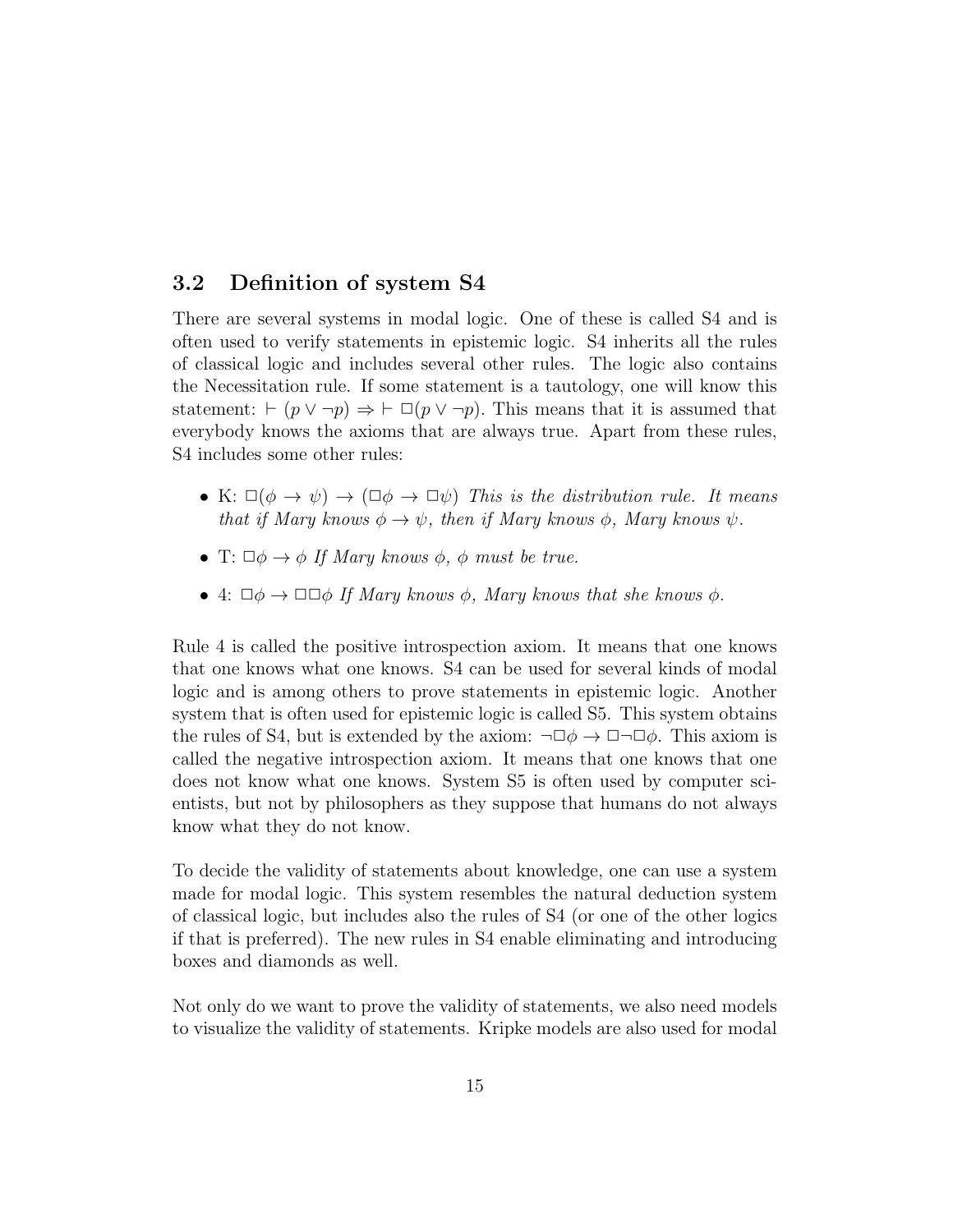logics like S4. Again the model exists of world that are accessible from the root world. In this case the box, which means necessarily true, holds that the proposition is true in all accessible worlds. Whereas the diamond, which means possibly true, means that the proposition is true in at least one accessible world. So  $\Box p$  is true in world w if and only if p is true in all worlds that are directly reachable from world w.

#### 3.3 Kripke models for S4

The semantics for S4 also consists of Kripke models. These models can among others show the soundness and completeness of S4. These models are very similar to the Kripke models for intuitionistic logic. Only the nodes do not correspond to time stadia, but to possibilities. The frames consist of a set of worlds and each pair of worlds can have a accessibility relation or not. This relation is indicated by an R. Thus  $k R \ell$  means that world  $\ell$  is accessible from world k.

In each world truth values are assigned to all propositions. If  $p$  is true in world k, we write:  $k \vDash p$ . If a propositional variable p is necessarily true in world k (i.e.  $k \vDash \Box p$ ), it means that p is true in all accessible world from k. And p is possibly true in world k (i.e.  $k \models \Diamond p$ ), it means that p is true in at least one accessible world from  $k$ . If a world does not have any accessible worlds,  $\Box p$  holds for any atom p.

A Kripke model is a tripler  $\langle K, R, V \rangle$  where:

- $K$  is a non-empty set of worlds
- $R$  is a binairy relation between worlds that shows which worlds are accessible from other worlds
- $V$  is a function that determines which propositions are true in a possible world

In contrast to Kripke models of intuitionistic logic, there is no hierarchy in these models for S4. Worlds can also have an accessibility relation to theirselves. We write:  $wRw$  if w is accessible from w.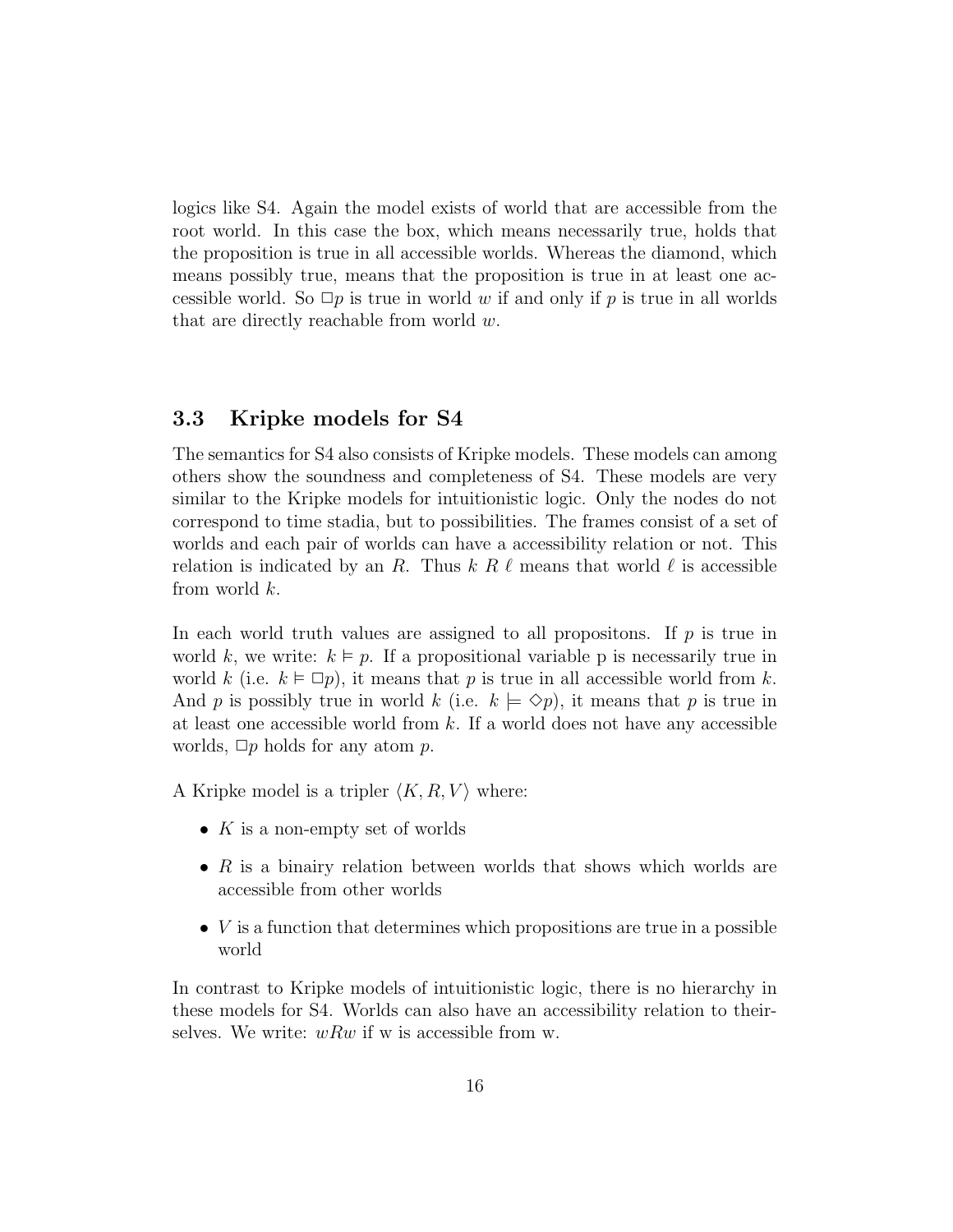To sum up, these are the rules that hold for Kripke models for S4:

- $k \vDash p$  iff p is true in k
- $k \vDash \neg \phi$  iff  $k \nvDash \phi$
- $k \vDash \phi \land \psi$  iff  $k \vDash \phi$  and  $k \vDash \psi$
- $k \vDash \phi \lor \psi$  iff  $k \vDash \phi$  or  $k \vDash \psi$
- $k \vDash \Box \phi$  iff for all  $\ell$  such that  $k \mathrel{R} \ell$ ,  $\ell \vDash \phi$
- $k \models \Diamond \phi$  iff for some  $\ell$  such that  $k R \ell, \ell \models \phi$

The accessibility relation for the system S4 has the properties reflexivity and transitivity. The reflexive property means that all worlds are accessible from themselves. Hence k R k for every world k. This means that  $\Box \phi \rightarrow \phi$  holds. Whereas the transitivity property implies that if  $k \ R \ \ell$  and  $\ell \ R \ m$  then k R m. This property corresponds to the rule  $\Box \phi \rightarrow \Box \Box \phi$ .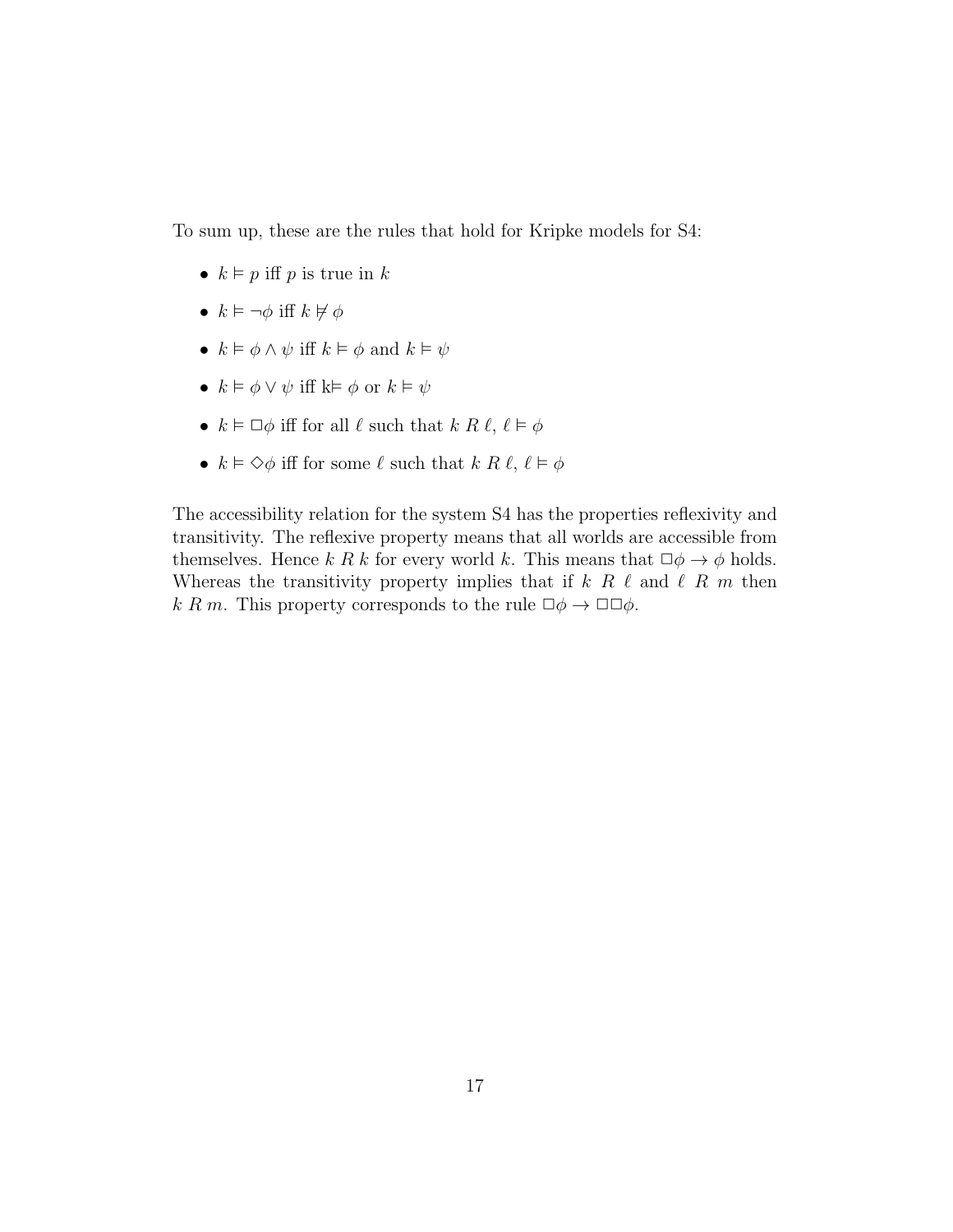## 4 Gödel translation

#### 4.1 Relation of intuitionistic logic and S4

Intuitionistic logic and the modal logic S4 are two very different kinds of logics. But Kurt Gödel provided a translation to embed one into another, see  $[14]$ . According to Gödel intuitionistic logic can be interpreted into classical modal logic. This can be done by the Gödel translation, also sometimes called the Gödel-McKinsey-Tarski translation. He also showed how classical first-order logic can be embedded into intuitionistic first-order logic using the Gödel-Gentzen negative translation. The main property of this translation has the following form:  $\Gamma \vdash_c \phi$  iff  $\Gamma \neg \vdash_i \phi \neg \neg$ . In this thesis this translation will not be discussed.

The Gödel translation, which is called  $\tau$ , has the property that it can convert every intuitionistic propositional formula  $\phi$  into a modal propositional formula  $\phi^{\tau}$  such that:  $\Gamma \vdash_i \phi$  iff  $\Gamma^{\tau} \vdash_{S4} \phi^{\tau}$ . The formula  $\Gamma \vdash_i \phi$  is used for entailment in intuitionistic logic and  $\Gamma \vdash_{\mathsf{S}4} \phi$  is used for entailment in S4. Γ<sup>τ</sup> means that the translation is applied to every formula in Γ. The symbol  $\vdash$ is used to indicate derivability: we write  $\phi \vdash \psi$  for  $\psi$  is derived from  $\phi$ .

Gödel created a mapping from formulae of intuitionistic logic into formulae of S4:

- $p^{\tau} = \Box p$  for any propositional variable p
- $\bullet \perp^{\tau} = \perp$
- $(\phi \wedge \psi)^{\tau} = \phi^{\tau} \wedge \psi^{\tau}$
- $(\phi \vee \psi)^{\tau} = \phi^{\tau} \vee \psi^{\tau}$
- $(\phi \to \psi)^{\tau} = \Box(\phi^{\tau} \to \psi^{\tau})$
- $(\neg \phi)^{\tau} = \Box \neg \phi^{\tau}$

To prove that the formula  $\Gamma \vdash_i \phi$  iff  $\Gamma^{\tau} \vdash_{S_4} \phi^{\tau}$  holds, both directions of the formula must be proved.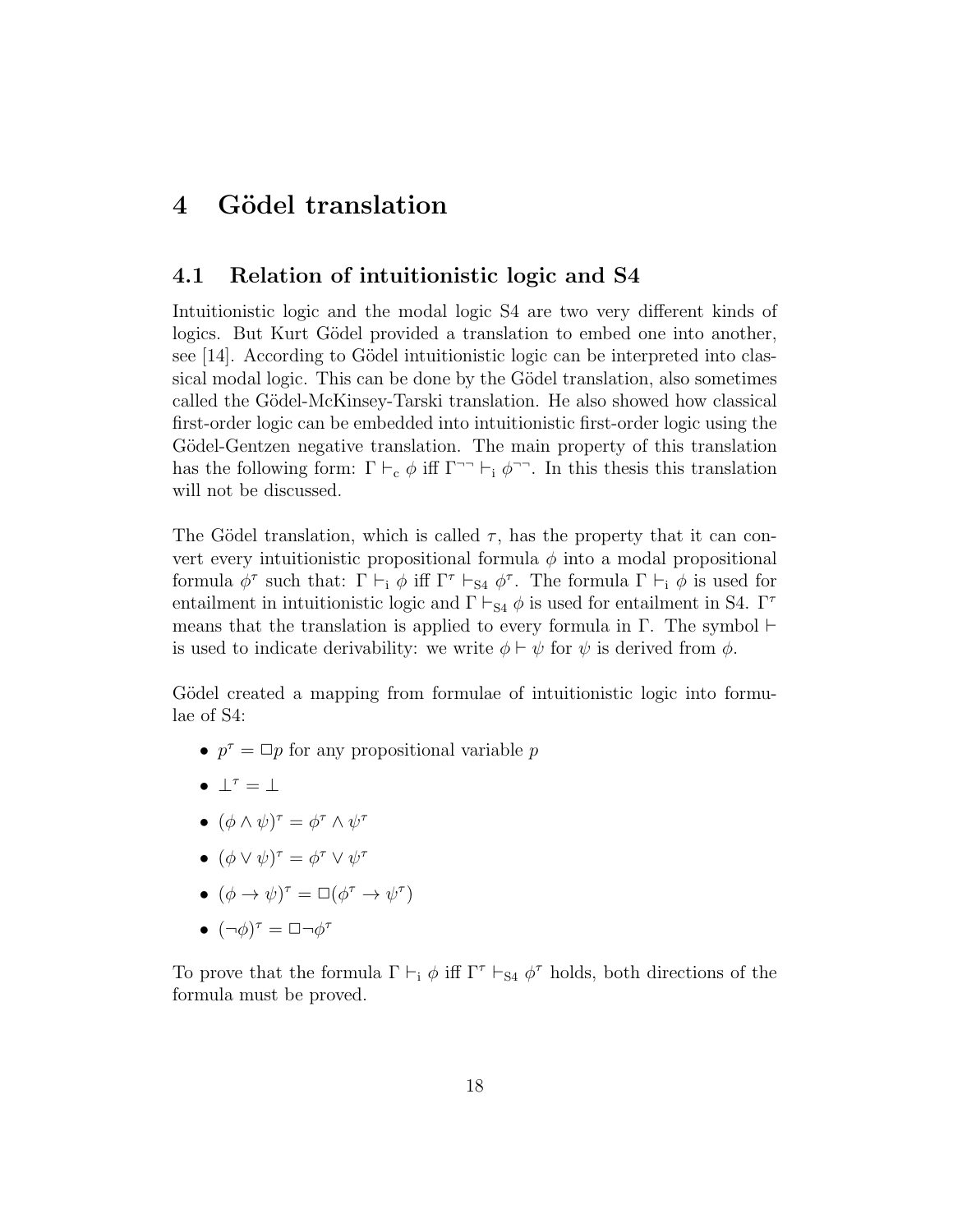#### 4.2 From intuitionistic logic to S4

In this subsection we will prove  $\Rightarrow$ : If  $\Gamma \vdash_i \phi$  then  $\Gamma^{\tau} \vdash_{S_4} \phi^{\tau}$ . This proof is done by induction on the proofs for every logical connective.

Lemma 4.1.  $\vdash_{\text{S}4} \phi^{\tau} \rightarrow \Box \phi^{\tau}$ .

This Lemma is called the self necessitating rule. If a formula is valid, it is valid in every possible world. So the formula is necessarily valid  $\phi$  stands for any formula containing the logical connectives. This Lemma will be proved by induction on  $\phi$  for the following formulae:

Proof. First the base axioms will be proved:

We prove  $\vdash \bot^{\tau} \to \Box \bot^{\tau}$ : Since  $\perp^{\tau} =_{def} \perp$  and  $\vdash \perp \rightarrow \Box \perp (\perp$  elimination),  $\vdash \perp^{\tau} \rightarrow \Box \perp^{\tau}$ .

We prove  $\vdash p^{\tau} \rightarrow \Box p^{\tau}$ : Since  $p^{\tau} =_{def} \Box p$  and  $\vdash \Box p \rightarrow \Box \Box p$  (rule in S4),  $\vdash p^{\tau} \rightarrow \Box p^{\tau}$ .

Now the other formulae will be proved:

First induction step:  $\vdash (\phi \land \psi)^{\tau} \rightarrow \Box(\phi \land \psi)^{\tau}$ . Suppose  $\vdash \phi^{\tau} \rightarrow \Box \phi^{\tau}$ and  $\vdash \psi^{\tau} \rightarrow \Box \psi^{\tau}$ , then  $\vdash \phi^{\tau} \land \psi^{\tau} \rightarrow \Box \phi^{\tau} \land \Box \psi^{\tau}$ . We need to prove  $\vdash \phi^{\tau} \wedge \psi^{\tau} \to \Box(\phi^{\tau} \wedge \psi^{\tau})$ . This can be derived from  $\vdash \phi^{\tau} \wedge \psi^{\tau} \to \Box \phi^{\tau} \wedge \Box \psi^{\tau}$ and from  $\vdash \Box \phi^{\tau} \land \Box \psi^{\tau} \to \Box (\phi^{\tau} \land \psi^{\tau})$  (rule in modal logic). And given  $(\phi \wedge \psi)^{\tau} =_{def} \phi^{\tau} \wedge \psi^{\tau}$  and  $\vdash \phi^{\tau} \wedge \psi^{\tau} \rightarrow \Box(\phi^{\tau} \wedge \psi^{\tau})$ , we thus have proved  $\vdash (\phi \land \psi)^{\tau} \rightarrow \Box (\phi \land \psi)^{\tau}.$ 

Second induction step:  $\vdash (\phi \lor \psi)^{\tau} \rightarrow \Box(\phi \lor \psi)^{\tau}$ . Suppose  $\vdash \phi^{\tau} \rightarrow \Box \phi^{\tau}$ and  $\vdash \psi^{\tau} \rightarrow \Box \psi^{\tau}$ , then  $\vdash \phi^{\tau} \lor \psi^{\tau} \rightarrow \Box \phi^{\tau} \lor \Box \psi^{\tau}$ . We need to prove  $\vdash \phi^{\tau} \lor \psi^{\tau} \to \Box(\phi^{\tau} \lor \psi^{\tau})$ . This can be derived from  $\vdash \phi^{\tau} \lor \psi^{\tau} \to \Box \phi^{\tau} \lor \Box \psi^{\tau}$ and  $\vdash \Box \phi^{\tau} \lor \Box \psi^{\tau} \to \Box (\phi^{\tau} \lor \psi^{\tau})$  (valid rule in modal logic). And given  $(\phi \lor \psi)^{\tau} =_{def} \phi^{\tau} \lor \psi^{\tau}$  and  $\vdash \phi^{\tau} \lor \psi^{\tau} \to \Box(\phi^{\tau} \lor \psi^{\tau})$ , we have proved  $\vdash (\phi \lor \psi)^{\tau} \to \Box (\phi \lor \psi)^{\tau}.$ 

Third induction step:  $\vdash (\phi \rightarrow \psi)^{\tau} \rightarrow \Box(\phi \rightarrow \psi)^{\tau}$ . Since we know that  $(\phi \to \psi)^{\tau} =_{def} \Box(\phi^{\tau} \to \psi^{\tau})$ , we can replace  $(\phi \to \psi)^{\tau}$  by  $\Box(\phi^{\tau} \to \psi^{\tau})$  and get  $\Box(\phi^{\tau} \to \psi^{\tau}) \to \Box \Box(\phi^{\tau} \to \psi^{\tau})$ . This is perfectly valid, because of the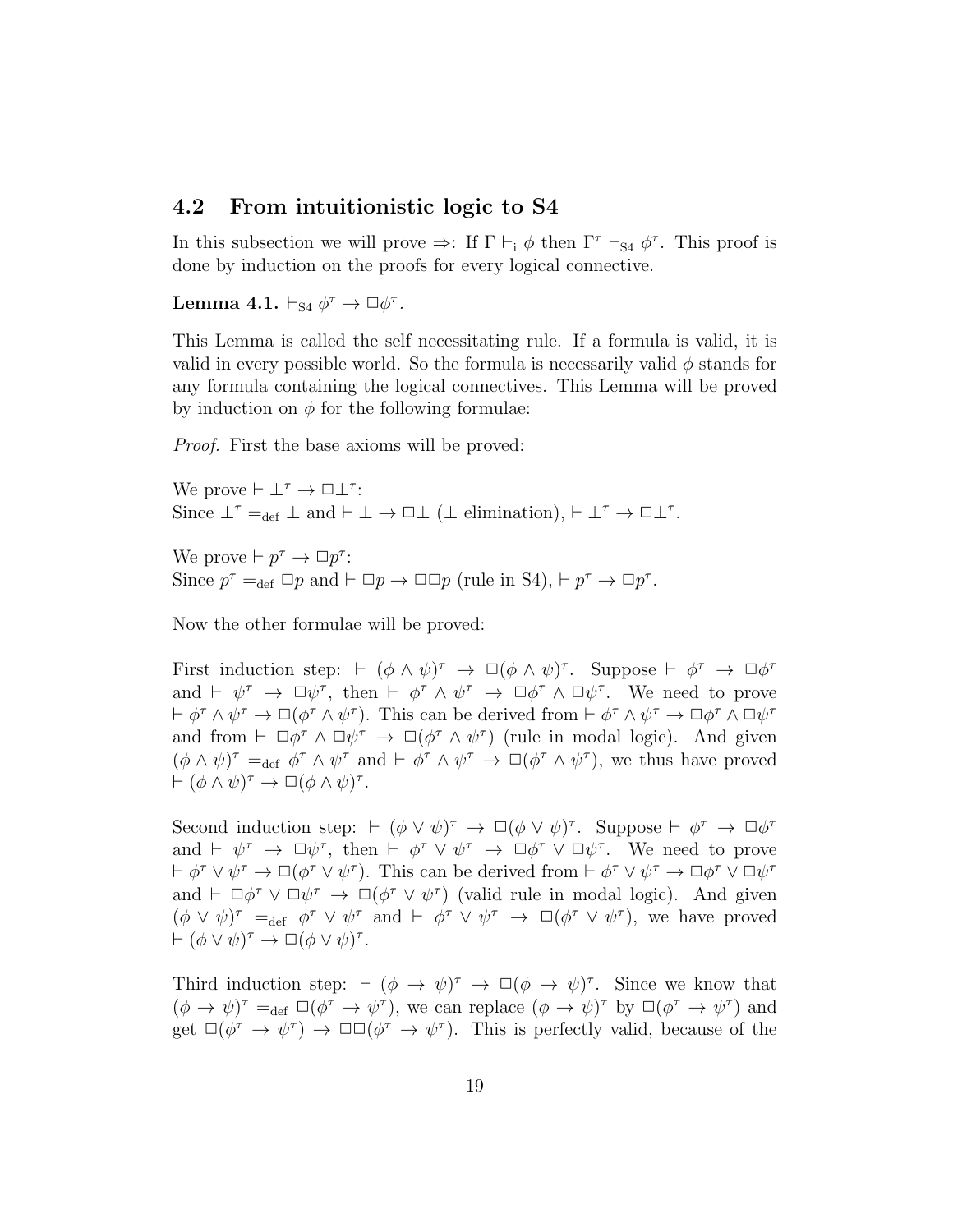axiom  $\vdash \Box p \rightarrow \Box \Box p$  in S4.

Fourth induction step:  $\vdash (\neg \phi)^{\tau} \rightarrow \Box(\neg \phi)^{\tau}$ . This can be converted into  $\vdash (\phi \rightarrow \bot)^{\tau} \rightarrow \Box (\phi \rightarrow \bot)^{\tau}$ . And this can be proved by the third induction step.

 $\Box$ 

And because of these induction steps, we have proved the Lemma  $\phi^{\tau} \to \Box \phi^{\tau}$ for any formula  $\phi$ .

Now we still have to prove that the formula  $\Gamma \vdash_i \phi \Rightarrow \Gamma^{\tau} \vdash_{S4} \phi^{\tau}$  hold, using Lemma 4.1. This proof will be done by induction, so it will be verified that  $\phi$  can be any propositional formula. Below are the several steps of the construction of the proof.

- i We prove  $\Gamma \vdash_i \phi \Rightarrow \phi^\tau \vdash_{S_4} \Gamma^\tau$ . Suppose we have  $\Gamma \vdash_i \phi$ . Then  $\phi$  is an element in the assumption set  $\Gamma$  and thus  $\phi^{\tau}$  is also in the assumption set  $\Gamma^{\tau}$ . And since  $\phi$  is derivable from  $\Gamma$ , then  $\phi^{\tau}$  must also be derivable from  $\Gamma^{\tau}$ . Hence  $\phi^{\tau} \vdash_{\mathbf{S}4} \Gamma^{\tau}$ .
- ii We prove the formula for conjunction introduction. Suppose we have  $\Gamma \vdash_i \phi \land \psi$  derived from  $\Gamma \vdash_i \phi$  and  $\Gamma \vdash_i \psi$ . Given the induction hypothesis we have  $\Gamma^{\tau} \vdash_{S4} \phi^{\tau}$  and  $\Gamma^{\tau} \vdash_{S4} \psi^{\tau}$ , hence  $\Gamma^{\tau} \vdash_{S4} \phi^{\tau} \wedge \phi^{\tau}$ . But since we know that  $\phi^{\tau} \wedge \psi^{\tau} =_{def} (\phi \wedge \psi)^{\tau}$ , we have proved  $\Gamma \vdash_i \phi \wedge \psi \Rightarrow \Gamma^{\tau} \vdash_{S4} (\phi \wedge \psi)^{\tau}$ .
- iii We leave the proofs for the formulae for conjunction elemination, disjunction introduction, disjunction elemination and implication elemination to the reader, since they are similar to the former proof.
- iv Suppose we have  $\Gamma \vdash_i \phi \to \psi$  derived from  $\Gamma, \phi \vdash_i \psi$ . By the induction hypothesis we get  $\Gamma^{\tau} \vdash_{S_4} \phi^{\tau} \rightarrow \phi^{\tau}$ . And this formula can be converted into  $\vdash_{S4} \bigwedge \Gamma^{\tau} \to (\phi^{\tau} \to \phi^{\tau})$ . Applying the Necessitation rule to this formula we have  $\vdash_{S4} \Box(\bigwedge \Gamma^{\tau} \to (\phi^{\tau} \to \phi^{\tau}))$ . We rewrite this to

$$
\vdash_{\mathbf{S4}} \bigwedge_{\gamma \in \Gamma} \Box \gamma^{\tau} \to \Box (\phi^{\tau} \to \phi^{\tau}).
$$

And using Lemma 4.1 this entails  $\Gamma^{\tau} \vdash_{S4} \Box (\phi^{\tau} \rightarrow \phi^{\tau})$  and we apply  $(\phi \to \psi)^{\tau} =_{def} \Box(\phi^{\tau} \to \psi^{\tau})$ , which leads to  $\Gamma^{\tau} \vdash_{S4} (\phi \to \psi)^{\tau}$ . Hence we have proved  $\Gamma \vdash_i \phi \to \psi \Rightarrow \Gamma^{\tau} \vdash_{S4} (\phi \to \psi)^{\tau}$ .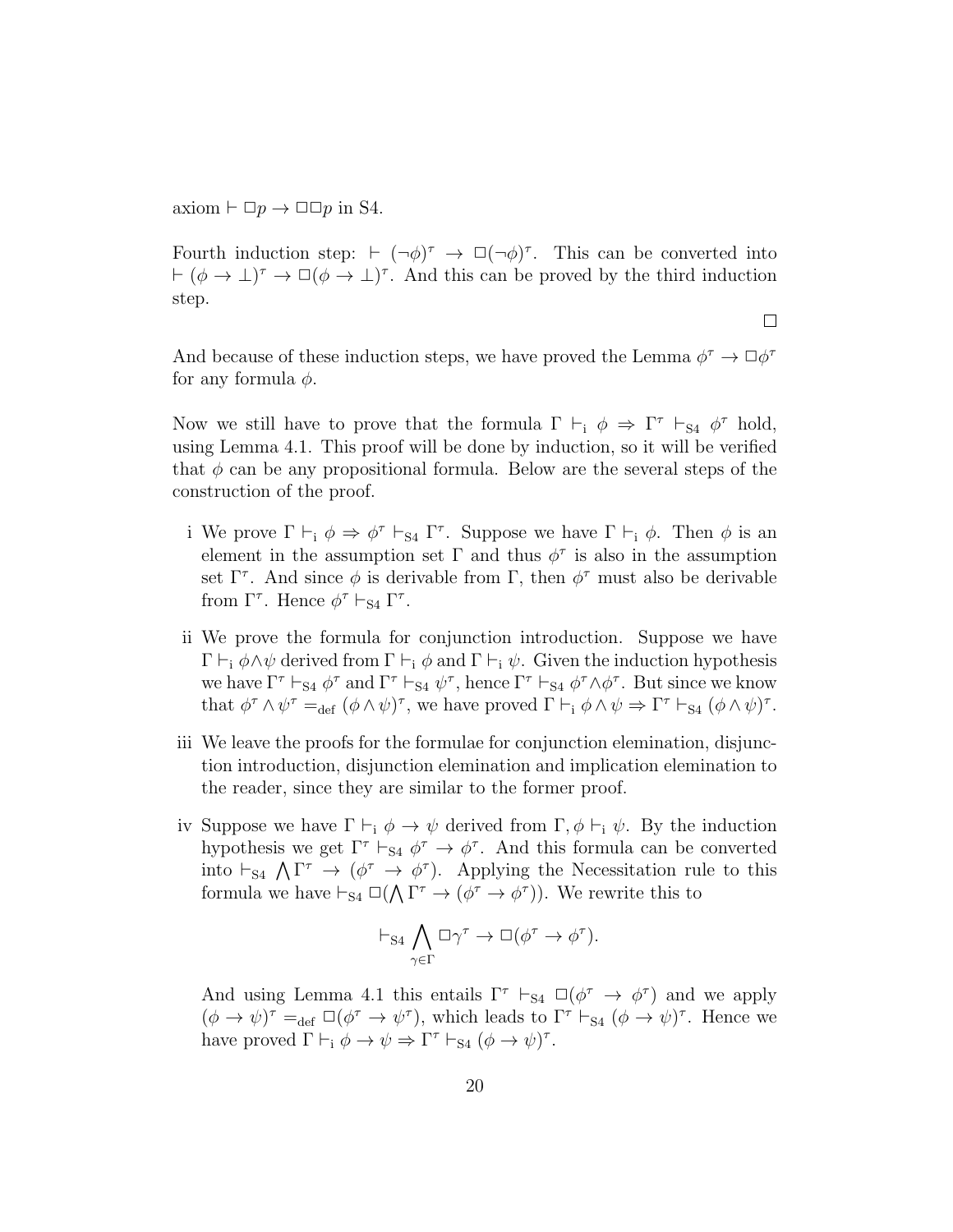Now we have proved that  $\Gamma \vdash_i \phi \Rightarrow \Gamma^{\tau} \vdash_{S4} \phi^{\tau}$ .

#### 4.3 From S4 to intuitionistic logic

Now the other direction of the arrow will be proved:  $\Gamma^{\tau} \vdash_{S4} \phi^{\tau} \Rightarrow \Gamma \vdash_{i} \phi$ . This is done by turning the formula into  $\Gamma \not\vdash_i \phi \Rightarrow \Gamma^{\tau} \not\vdash_{S4} \phi^{\tau}$ . If the antecedent of the implication is true, the truth consequent must also be proved. By the completeness theorem it is sufficient to show that if  $\Gamma$  does not force  $\phi$  in intuitionistic logic,  $\Gamma^{\tau}$  will not force  $\phi^{\tau}$  in S4. To show that a formula is not forced, a Kripke model can be made as a counter model.

Intuitionistic logic and S4 have Kripke semantics with similar models. The difference lies in the concept of the model. For intuitionistic logic the atoms contain persistence. This means that if  $k \Vdash p$  is the case, it follows that for every node  $\ell$  for which  $k \leq \ell, \ell \Vdash p$  holds. If the Kripke models of intuitionistic logic are converted into models for S4, the atoms still retain their persistence. In S4 the formula  $k \Vdash \Box p$  simply means that p is assigned to every node  $\ell$  that is accessible from k. Therefore if a formula holds in a Kripke model for intuitionistic logic, it also holds for a Kripke model for S4. We show  $k \Vdash_{i} \phi \Rightarrow k \Vdash_{S_4} \phi^{\tau}$  for any formula  $\phi$ . This will be proved by induction to  $\phi$ .

i We prove  $k \Vdash_{\mathrm{i}} p \Leftrightarrow k \vDash_{\mathrm{S4}} \Box p$ 

$$
k \Vdash_{\mathbf{i}} p \Leftrightarrow \forall \ell \geq k, \ell \Vdash_{\mathbf{i}} p
$$

$$
\Leftrightarrow \forall \ell \geq k, \ell \vDash_{\mathbf{S4}} p
$$

$$
\Leftrightarrow k \vDash_{\mathbf{S4}} \Box p
$$

ii We prove  $k \Vdash_{i} \phi \wedge \psi \Leftrightarrow k \Vdash_{S_4} (\phi \wedge \psi)^{\tau}$ . Note that "IH" stands for induction hypothesis.

$$
k \Vdash_{\mathbf{i}} \phi \land \psi \iff_{\text{def}} k \Vdash_{\mathbf{i}} \phi \text{ and } k \Vdash_{\mathbf{i}} \psi
$$
  

$$
\iff_{\text{IH}} k \vDash_{\text{S4}} \phi^{\tau} \text{ and } k \vDash_{\text{S4}} \psi^{\tau}
$$
  

$$
\iff_{\text{def}} k \vDash_{\text{S4}} \phi^{\tau} \land \psi^{\tau}
$$
  

$$
\iff_{\text{def}} k \vDash_{\text{S4}} (\phi \land \psi)^{\tau}
$$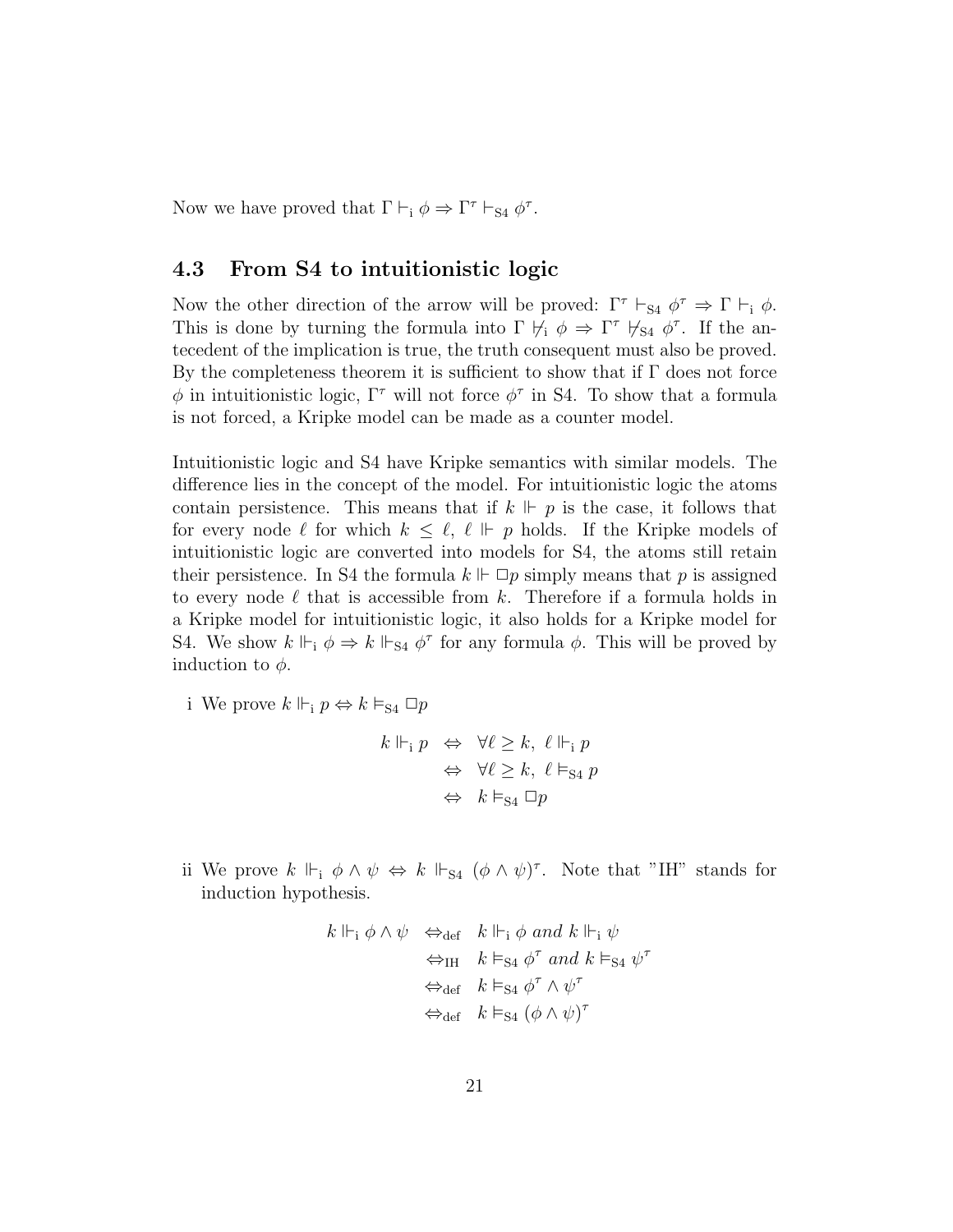iii We prove  $k \Vdash_{\mathbf{i}} \phi \vee \psi \Leftrightarrow k \Vdash_{\mathbf{S}4} (\phi \vee \psi)^{\tau}$ .

$$
k \Vdash_{\mathbf{i}} \phi \lor \psi \iff_{\text{def}} k \Vdash_{\mathbf{i}} \phi \text{ or } k \Vdash_{\mathbf{i}} \psi
$$
  

$$
\iff_{\text{IH}} k \vDash_{\text{S4}} \phi^{\tau} \text{ or } k \vDash_{\text{S4}} \psi^{\tau}
$$
  

$$
\iff_{\text{def}} k \vDash_{\text{S4}} \phi^{\tau} \lor \psi^{\tau}
$$
  

$$
\iff_{\text{def}} k \vDash_{\text{S4}} (\phi \lor \psi)^{\tau}
$$

iv We prove  $k \Vdash_{\mathbf{i}} \phi \to \psi \Leftrightarrow k \Vdash_{\mathbf{S}4} (\phi \to \psi)^{\tau}$ .

$$
\begin{array}{ll} k\Vdash_{\mathrm{i}}\phi\rightarrow\psi&\Leftrightarrow_{\mathrm{def}}&\forall\ell\geq k,\ \ell\Vdash_{\mathrm{i}}\phi\Rightarrow\ell\Vdash_{\mathrm{i}}\psi\\&\Leftrightarrow_{\mathrm{IH}}&\forall\ell\geq k,\ \ell\vDash_{\mathrm{S}4}\phi^{\tau}\Rightarrow\ell\vDash_{\mathrm{S}4}\psi^{\tau}\\&\Leftrightarrow_{\mathrm{def}}&\forall\ell\geq k,\ \ell\vDash_{\mathrm{S}4}\phi^{\tau}\rightarrow\psi^{\tau}\\&\Leftrightarrow_{\mathrm{def}}&k\vDash_{\mathrm{S}4}\Box(\phi^{\tau}\rightarrow\psi^{\tau})\\&\Leftrightarrow_{\mathrm{def}}&k\vDash_{\mathrm{S}4}(\phi\rightarrow\psi)^{\tau}\end{array}
$$

We have seen that  $k \Vdash_{i} \phi \Leftrightarrow k \vDash_{S_4} \phi^{\tau}$  for any formula  $\phi$ . Hence if  $k \Vdash_{i} \phi$ then  $k \not\Vdash_{S4} \phi^{\tau}$ . Clearly the formula  $\Gamma^{\tau} \vdash_{S4} \phi^{\tau} \Rightarrow \Gamma \vdash_{i} \phi$  holds. Now we have proved both directions of  $\Gamma \vdash_i \phi \Leftrightarrow \Gamma^{\tau} \vdash_{S4} \phi^{\tau}$ .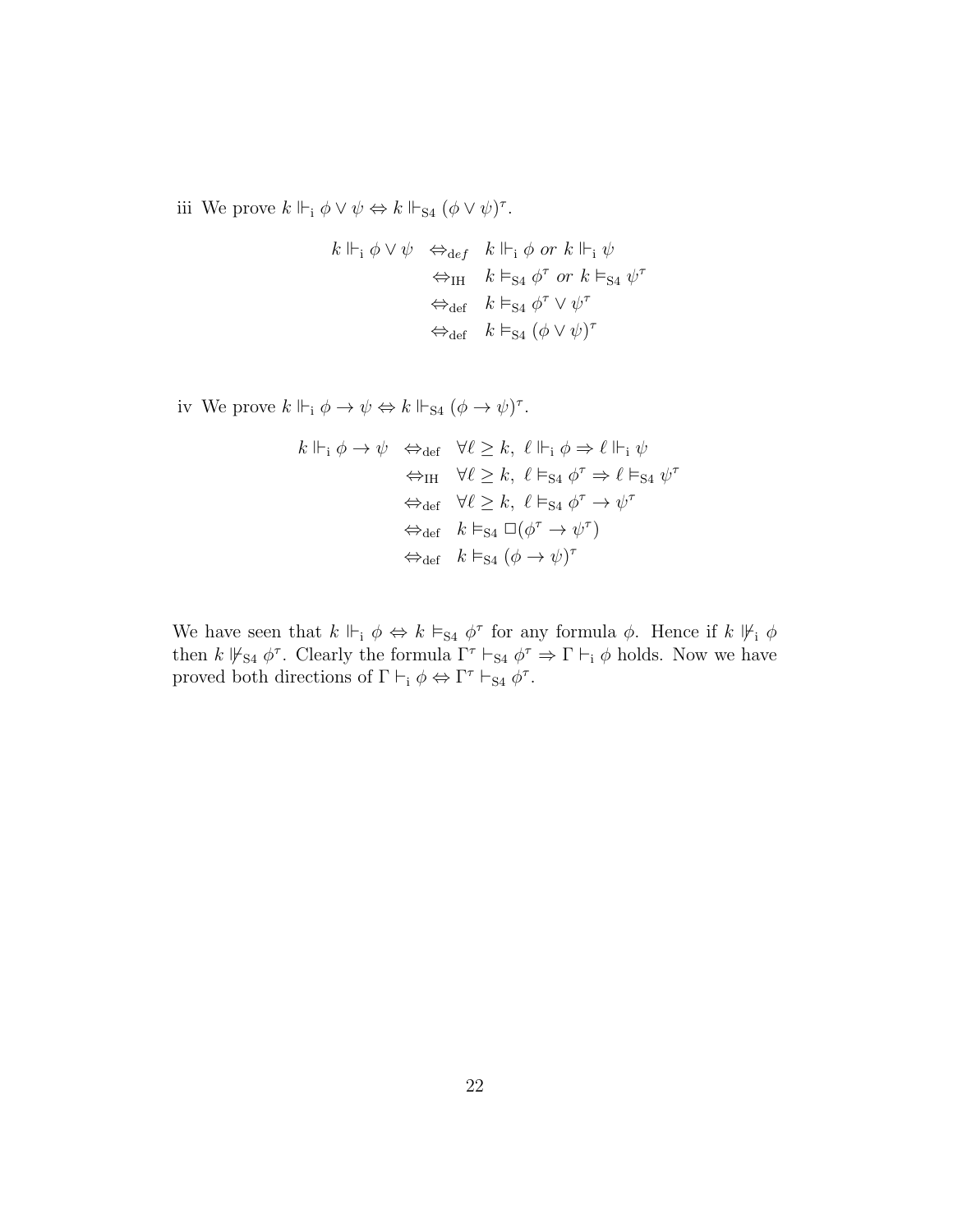## 5 Evaluation

In this thesis we have seen how reasoning about knowledge can be formalized in a variety of ways. Through the years many logics have been created that are useful for studying knowledge. Two of them are discussed in this thesis and finally a correspondence has been shown.

The principles of intuitionistic logic were discussed and it has been clarified how it differs from classical logic. We have introduced the Kripke models that serve for the semantics for intuitionistic logic. Thereafter the idea of the modal logic S4 was explained and again Kripke models were mentioned. Both are very useful for reasoning about knowledge, but their concepts are different and therefore the logics contain different rules. Intuitionistic logic is a formalization of the mathematical approach intuitionism. Knowledge is acquired but can not be lost in later stages. S4 uses  $\Box$  and  $\diamond$  as operators for knowledge. The system inherits the rules of classical logic, but extends it by modal operators.

For both logics Kripke models form a useful instrument for illustrating statements about knowledge. The models consist of nodes that represent stages. These stages contain knowledge that is obtained so far. While the Kripke models for intuitionistic logic look very similar to the ones for S4, they are interpreted in a different way. In intuitionistic logic the several nodes in a model can be seen as succesive worlds that contain constructed atoms. Every node has one or multiple accessible nodes that adopt the obtained atoms and potentially construct more atoms. The set of obtained knowledge grows and the model is therefore a dynamic picture. In S4 the nodes in a Kripke model form a set of all possible worlds. Here  $\Box p$  means that the agent knows that p and  $\Diamond p$  means that p is compatible with the agent's knowledge. Therefore the Kripke models used for S4 are static pictures.

Section 4 demonstrated the interpretation of intuitionistic logic to classical modal logic. Although their concepts of Kripke models differ slightly, similarities are noticeable. Thereby a comparison can be made between the models. Models from intuitionistic logic can be converted into models from S4, whereby the propositions derived by rules in intuitionistic logic are still valid in S4. This is done by the Gödel translation that included a set of rules that were needed by the translation.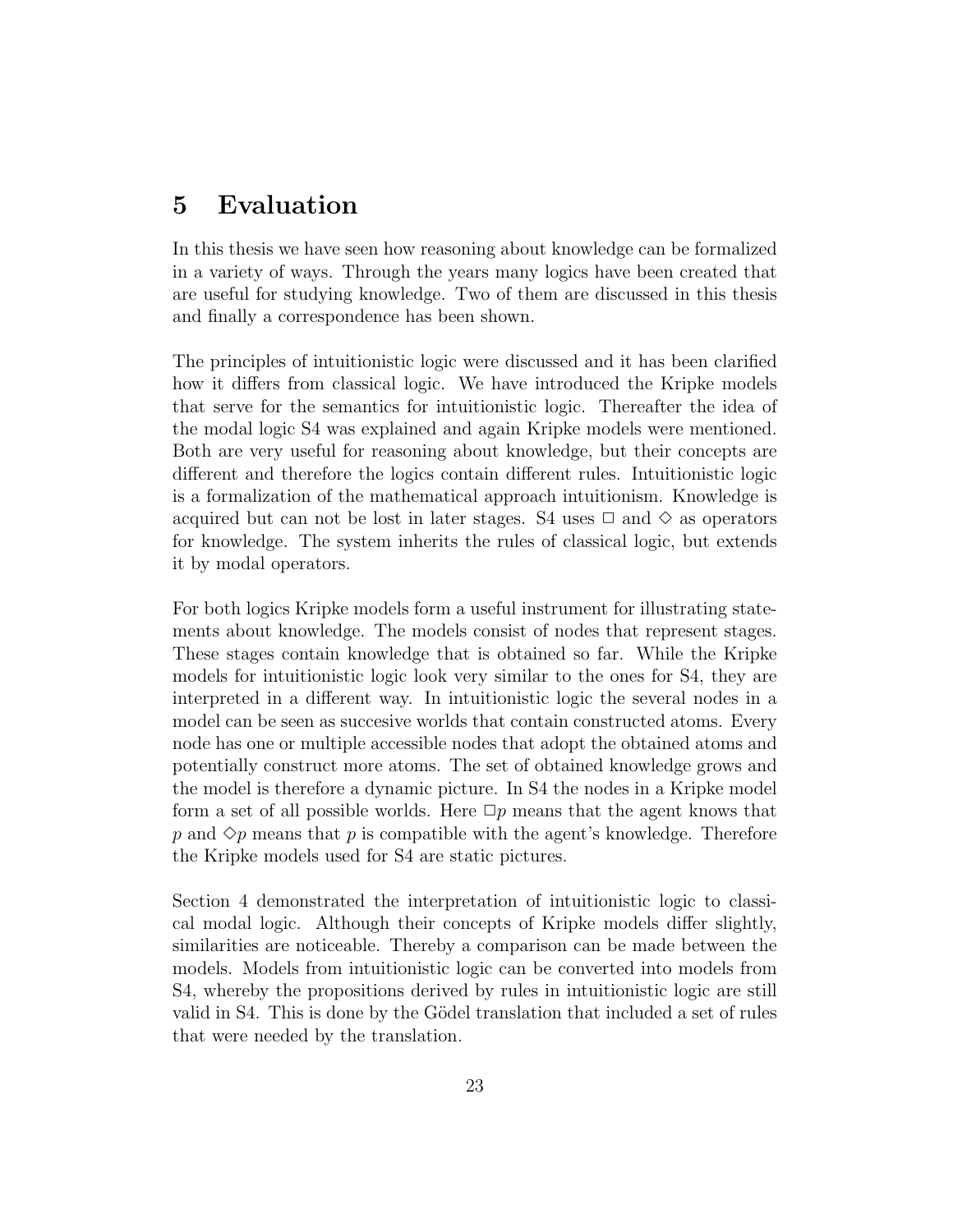As we have seen, the Gödel translation has an important advantage. By means of the Gödel tranlation, it follows that every intuitionistically valid formula is also valid in S4. Therefore the rejection of the law of excluded middle is not a genuine restriction. It only induces that the interpretation of theorem has to be changed. Thus intuitionistic appears to be nearer to S4 than to classical logic.

We wondered what kind of consequences the Gödel translation might have. For philosophers it is an interesting question what the relation is between two completely different logics that are both meant for the same matter, knowledge. Constructivists pursue a concept of truth that is very radically against the classical concepts. They stick to an idea where truths are constructed in an infinite set of worlds. They therefore do not believe in an informal correspondence of the two logics.

But the Gödel translation shows us a formal correspondence between both logics. It is very significant that both logics satisfy the same models. Due to the translation a tranfer was made of the technical view of logic. If all formulae that are valid in intuitionistic logic are valid in S4 by a translation, the logics must be very similar. The rejection of the law of excluded middle does not make a formal difference. For non-intuitionists this means that there is no informal difference either. But an intuitionist could be opposed to this analysis and think of the translation as just a formal resemblance. This means for example that if a computer system uses rules of intuitionistic logic and another system uses rules of S4, the rules can be translated for the other system.

When building an agent, we need to think of the knowledge that it contains. Agents must realize what is true and what they know and what they know that they know etc. For these agents their must be considered about what logic for knowlegde to use. And if different agents include different logics, their must be thought of a correlation between the two. If one logic can be converted into another, this is very useful for the building of agents. The translation helps us clarify the distinction between the two logics. Therefore the Gödel translation is a great utility for computer scientist and researchers that study artificial intelligence.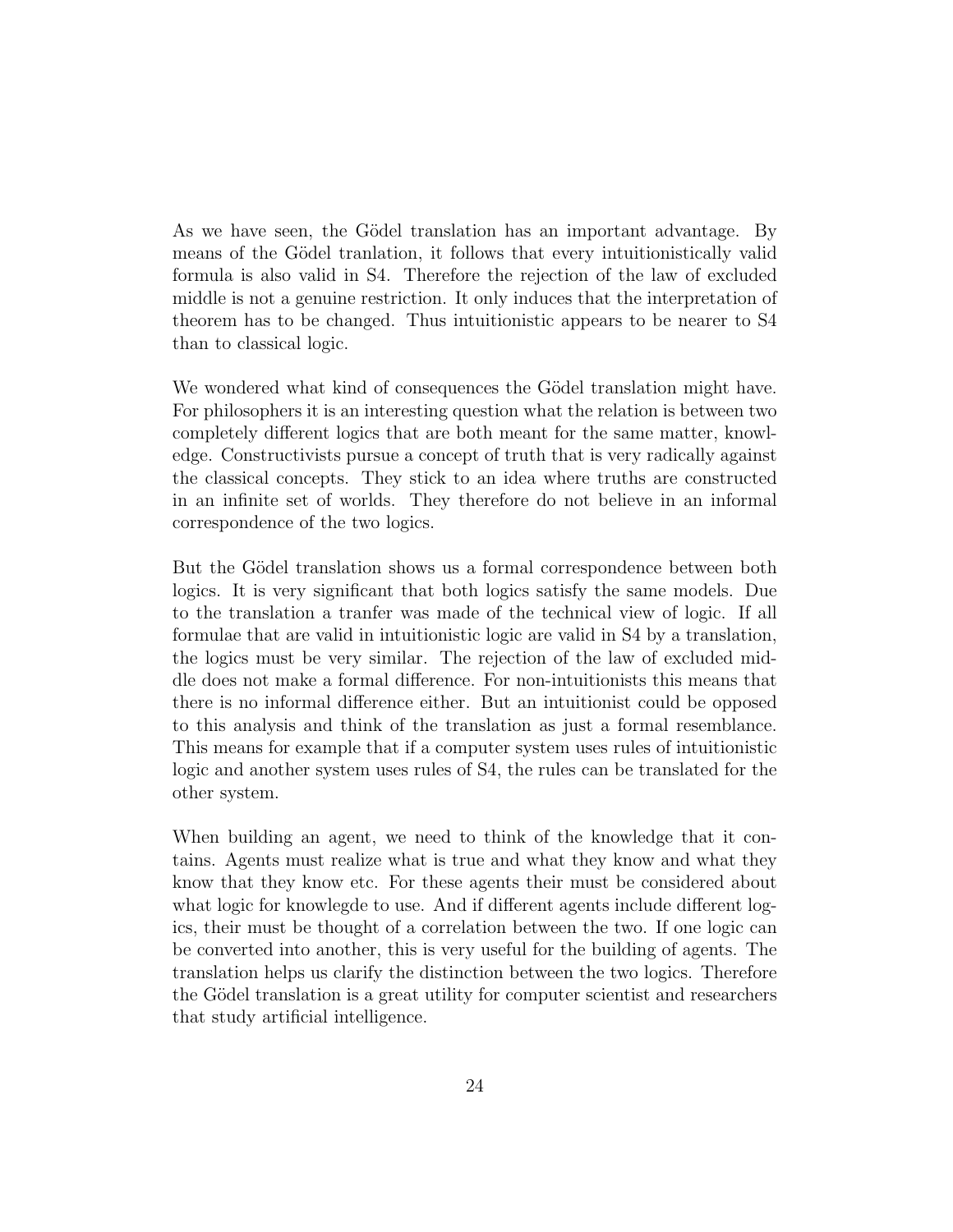### References

- [1] N. Bezhanishvili and D. de Jongh. Intuitionistic Logic, 2006.
- [2] Zalta E.N. Basic Concepts in Modal Logic. Stanford University, 2011.
- [3] M.C. Fitting. Intuitionistic logic, Modal Theory and Forcing. North-Holland Publishing Company, 1969.
- [4] K. Gödel. On Formally Undecidable Propositions of Principia Mathematica and Related Systems I. Collected Works, 1, 1931.
- [5] J. Goubault-Larrecq. On Computational Interpretations of the Modal Logic S4 i. Cut Elimination. Technical report, Institut fur Logik, Komplexitat und Deduktionssysteme, Universitat, 1996.
- [6] A. Heyting. Intuitionism: An Introduction. North-Holland Publishing Company, 1956.
- [7] R. Iemhoff. A(nother) Characterization of Intuitionisitic Propositional Logic. ILLC Scientific Publications, 113:161–173, 2000.
- [8] Rosalie Iemhoff. On the Admissible Rules of Intuitionistic Propositional Logic. Journal of Symbolic Logic, 66:281–294, 2001.
- [9] Meyer J-J.C. Epistemic Logic, 1999.
- [10] S. Lourenco Manuel. Intuitionistic Logic, 2008.
- [11] J.-J. Ch. Meyer and W. van der Hoek. Graded Modal and Epistemic Logic. Technical Report RUU-CS-93-44, Department of Information and Computing Sciences, Utrecht University, 1993.
- [12] A. Y. Muravitsky. The Embedding Theorem: Its Further Developments and Consequences. Part 1. Notre Dame Journal of Formal Logic, 47:525– 540, 2006.
- [13] Grigori Schwarz. Modal Logic S4f and the Minimal Knowledge Paradigm. In In Proceedings of the Third Conference on Theoretical Aspects of Reasoning about Knowledge (TARK-92, pages 184–198. Morgan Kaufmann, 1992.